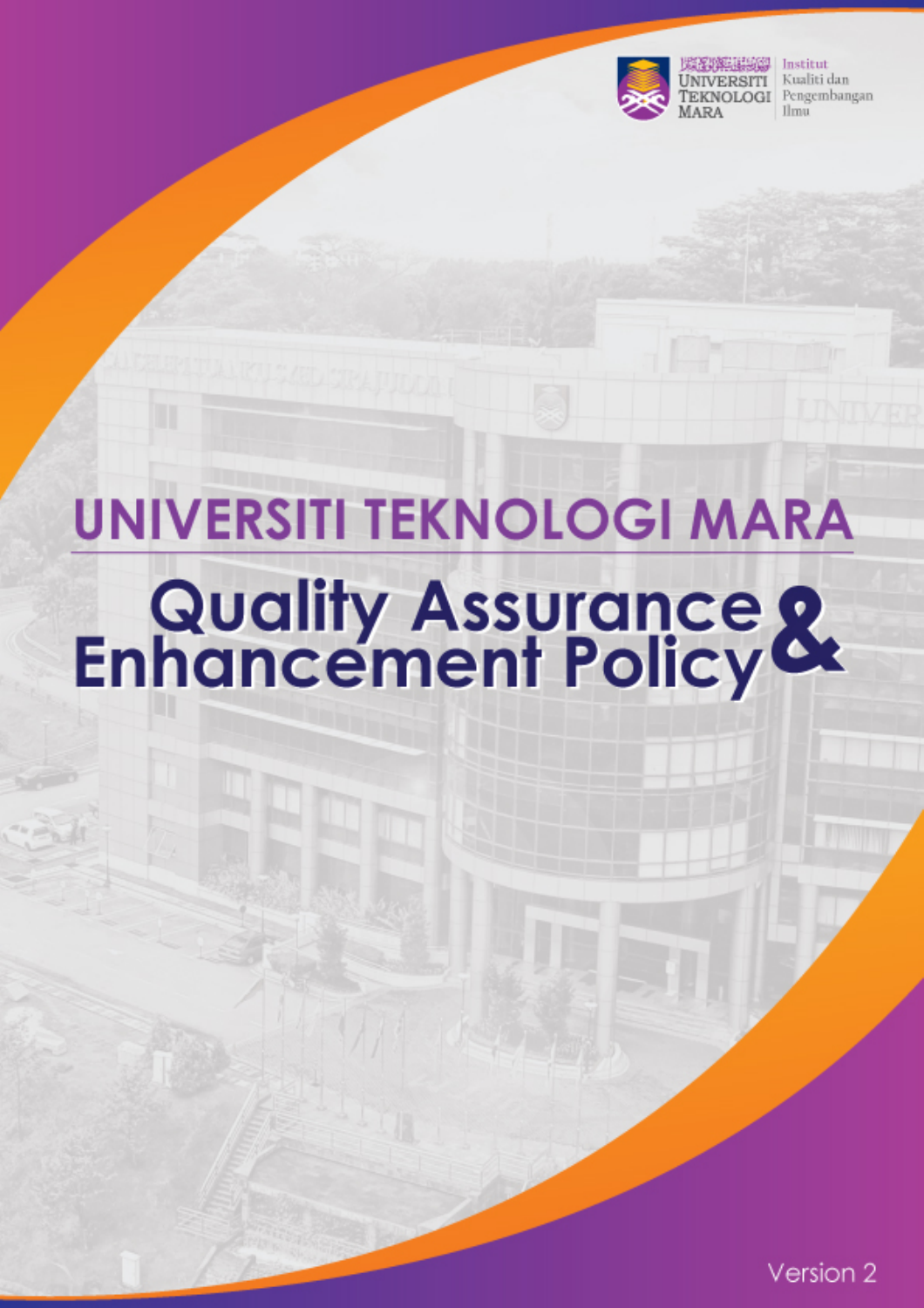# **QUALITY ASSURANCE AND ENHANCEMENT POLICY VERSION 2**

Table of Content

| $1_{-}$                                     | Introduction                                  | 1              |  |  |
|---------------------------------------------|-----------------------------------------------|----------------|--|--|
|                                             | 2. Scope                                      | 1              |  |  |
| 3.                                          | The Purpose                                   | 1              |  |  |
| 4.                                          | <b>Definition of Terms</b>                    | $\overline{2}$ |  |  |
| 5.                                          | Responsibility for Internal Quality Assurance | 3              |  |  |
| 6.                                          | <b>Quality Management System</b>              | 6              |  |  |
| 7.                                          | <b>Structure for Quality Assurance</b>        | 7              |  |  |
| 8.                                          | Broader Advisory Role of Head Quality Unit    | 8              |  |  |
|                                             | 9. Internal Quality Audits                    | 8              |  |  |
|                                             | 10. Self-Review Reports and External Reviews  | 11             |  |  |
|                                             | 11. External Examiners                        | 13             |  |  |
|                                             | 12. Accreditation Visits and Reports          | 13             |  |  |
| 14<br>13. Managing Quality Rating Exercises |                                               |                |  |  |
| 14. Self-Review Portfolio<br>15             |                                               |                |  |  |
| 15<br>15. Benchmarking                      |                                               |                |  |  |
|                                             | 16. Enhancement and Improvements              | 15             |  |  |
|                                             | 17. Students in Quality Assurance             | 16             |  |  |
|                                             | 18. Monitoring of Quality                     | 17             |  |  |
|                                             | 18<br>19. Documentation and Data              |                |  |  |
|                                             | 20. Document Control and Change<br>19         |                |  |  |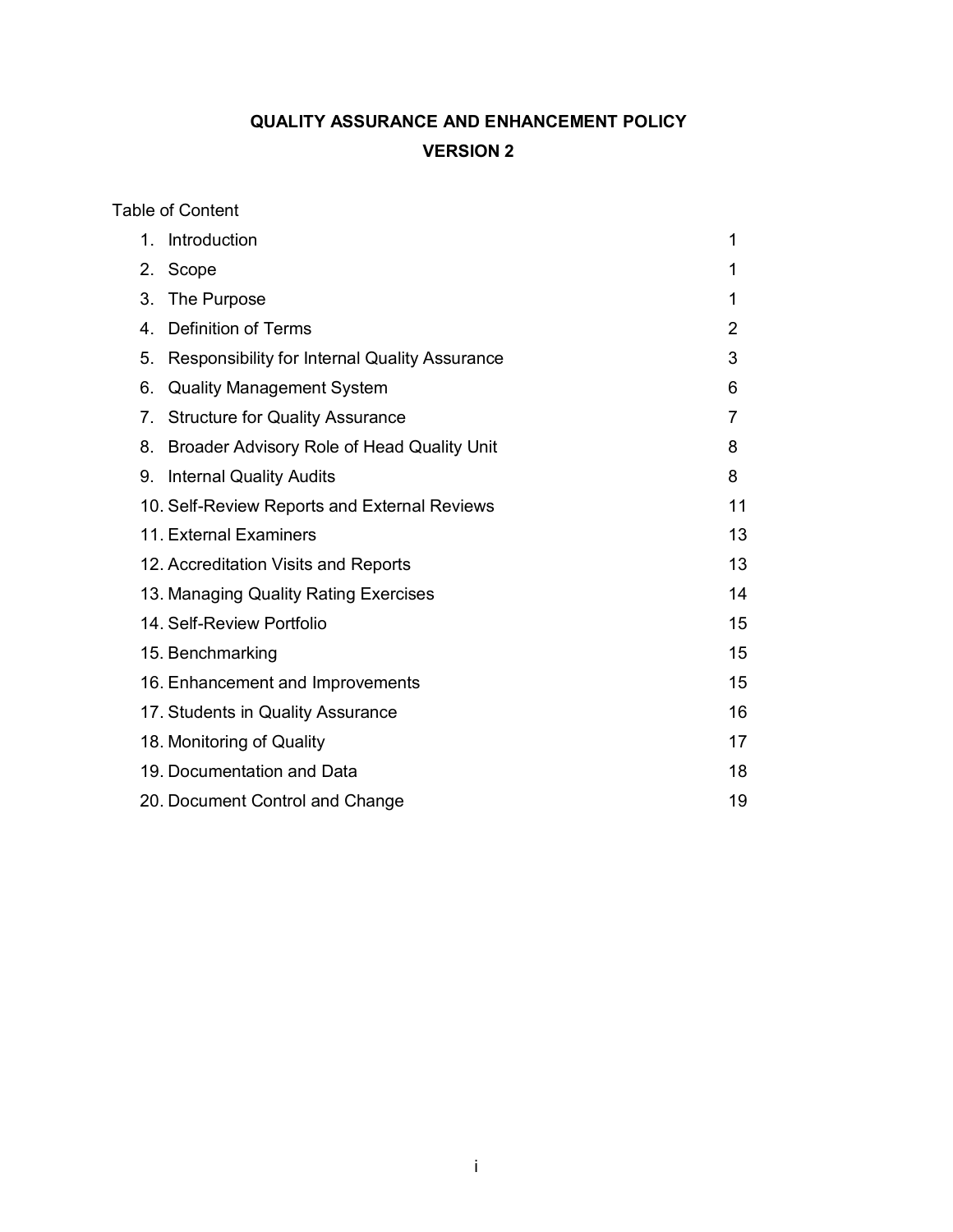#### **LIST OF ACRONYMS**

| AA           | <b>Academic Affairs</b>                                          |  |  |
|--------------|------------------------------------------------------------------|--|--|
| <b>AKNC</b>  | Anugerah Kualiti Naib Cancelor                                   |  |  |
| AR           | <b>Assistant Registrar</b>                                       |  |  |
| <b>AVC</b>   | <b>Assistant Vice Chancellor</b>                                 |  |  |
| <b>BCKK</b>  | Bahagian Canseleri dan Komunikasi Korporat                       |  |  |
| BHEA         | Bahagian Hal Ehwal Akademik                                      |  |  |
| <b>CDL</b>   | Closing the Loop                                                 |  |  |
| <b>COPIA</b> | Code of practice for Institutional Audit                         |  |  |
| <b>COPPA</b> | Code of Practice for Programme Accreditation                     |  |  |
| CQO          | <b>Chief Quality Officer</b>                                     |  |  |
| DD (AA)      | Deputy Dean of Academic Affairs                                  |  |  |
| DR (AA)      | Deputy Rector of Academic Affairs                                |  |  |
| ER           | <b>External Review</b>                                           |  |  |
| ERR          | <b>External Review Report</b>                                    |  |  |
| <b>HEA</b>   | <b>Hal Ehwal Akademik</b>                                        |  |  |
| HEP          | Hal Ehwal Pelajar                                                |  |  |
| <b>HIA</b>   | <b>Head of Internal Audit</b>                                    |  |  |
| HQU          | <b>Head of Quality Unit</b>                                      |  |  |
| <b>ICAEN</b> | Office of Industry, Community, Alumni & Entrepreneurship Network |  |  |
| <b>ILD</b>   | Institute for Leadership and Development                         |  |  |
| <b>InQKA</b> | Institute of Quality and Knowledge Advancement                   |  |  |
| <b>IQA</b>   | <b>Internal Quality Audit</b>                                    |  |  |
| <b>IRMI</b>  | Institute of Research Management and Innovation                  |  |  |
| <b>JAF</b>   | Jawatankuasa Akademik Fakulti                                    |  |  |
| JAN          | Jawatankuasa Akademik Negeri                                     |  |  |
| <b>JKE</b>   | Jawatankuasa Eksekutif                                           |  |  |
| <b>KIK</b>   | Kumpulan Inovatif dan Kreatif                                    |  |  |
| KPT          | Kementerian Pengajian Tinggi                                     |  |  |
| <b>KSA</b>   | Ketua Sistem Audit                                               |  |  |
| <b>MEU</b>   | Majlis Eksekutif Universiti                                      |  |  |
| <b>MOHE</b>  | Ministry of Higher Education                                     |  |  |
| <b>MQA</b>   | <b>Malaysian Qualifications Agency</b>                           |  |  |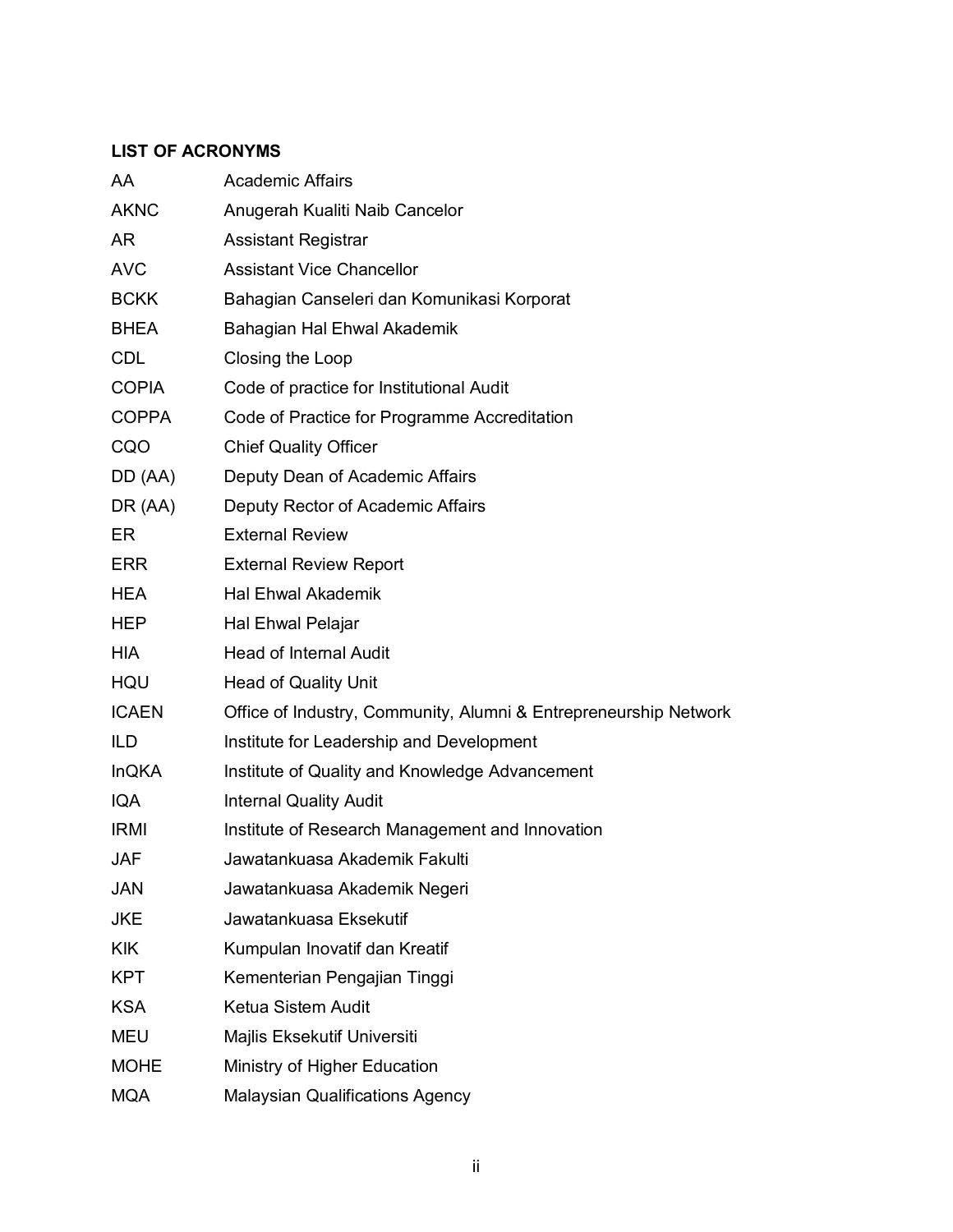| <b>MQF</b>      | <b>Malaysian Qualification Framework</b>     |  |  |
|-----------------|----------------------------------------------|--|--|
| MR              | <b>Management Representative</b>             |  |  |
| <b>OBE</b>      | <b>Outcome-Based Education</b>               |  |  |
| ОE              | <b>Operational Excellence</b>                |  |  |
| <b>PNC</b>      | Penolong Naib Cancelor                       |  |  |
| <b>PRO-PENS</b> | Profesionalisma Pensyarah                    |  |  |
| <b>PSRR</b>     | <b>Programme Self-Review Reports</b>         |  |  |
| QA              | <b>Quality Assurance</b>                     |  |  |
| QMS             | <b>Quality Management System</b>             |  |  |
| QU              | <b>Quality Unit</b>                          |  |  |
| RC / PTJ        | Responsibility Centres / Pusat Tanggungjawab |  |  |
| <b>SePADU</b>   | Sistem e-Pelaporan Audit Dalam               |  |  |
| SRP             | <b>Self Review Portfolio</b>                 |  |  |
| <b>SRR</b>      | <b>Self Review Report</b>                    |  |  |
| <b>SuFO</b>     | <b>Student Feedback Online</b>               |  |  |
| SWA             | Self-Accreditation                           |  |  |
| VC              | <b>Vice Chancellor</b>                       |  |  |
|                 |                                              |  |  |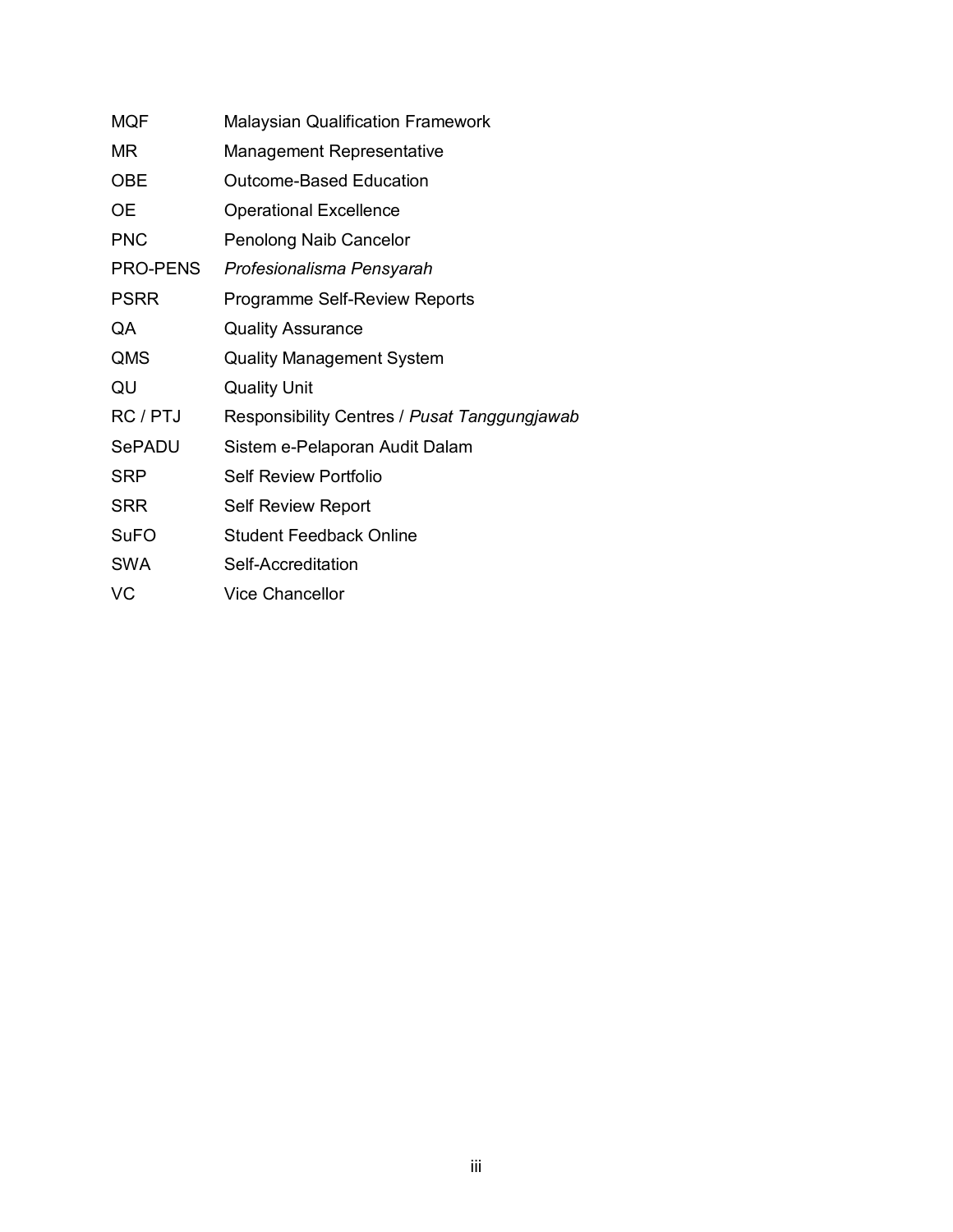#### **EXECUTIVE SUMMARY**

This policy is an attempt to collect and collate all circulars, decisions and practices of the university over the years in the quality management space. In view of recent changes within higher education, there is a need for the university to review, refine and reaffirm quality policies and practices. The key policy statements are listed below for discussion and decision.

#### **General**

- 1. Quality Assurance (QA) is local and central within UiTM. All RC (PTJ) must have a quality unit.
- 2. QA is the job of the Chief Quality Officer (CQO) but assisted by the Head of Quality Unit (HQU)
- 3. HQU must be senior and experienced (making explicit an expectation)
- 4. QA capacity must be maintained adequately resourced (making explicit an expectation)
- 5. HQU sits in key decision making units within the RC (proactive and preventative) Consistent with UiTM's new academic governance practice.

#### **Quality Management System**

- 6. QA requires a quality system. Quality Management System must be established, operated and improved which will be tested and attested by InQKA – Following through with 2004 decision to develop Quality Manuals describing the QMS.
- 7. Management Representative DD/DR Academic and Document Controller is the AR (Administration)

#### **Review and Self –Review**

- 8. QA requires regular (annual) and robust self-reviews to support programmes accreditation
- 9. HQU conducts regular self-reviews of all programmes of RC
- 10. InQKA carries out regular institutional review (COPIA audits)
- 11. InQKA carries out periodic programme reviews (COPPA & Programme Standards)
- 12. HQU manages, monitors and follow up on all forms of external reviews (external examiners report, accreditation report and visits, etc.).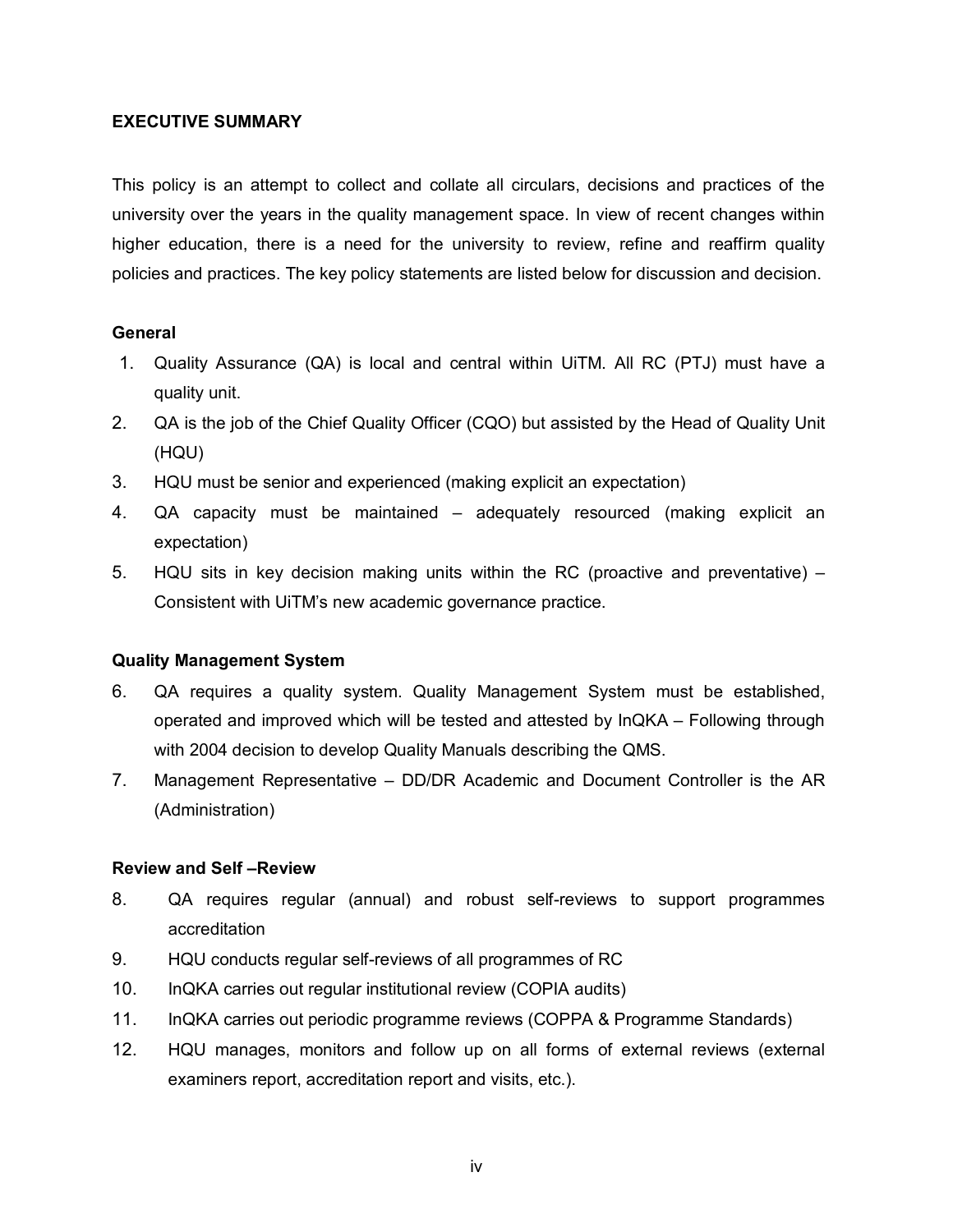#### **Circulars and Instructions (External documents)**

13. All documents issued by central units (Bursar, Registrar, HEA, HEP, ICEAN, BCKK, RMI etc.) to list the relevant set of preexisting documents which are superseded or amended (if any) as a good practice.

#### **Maintaining Conformance to HE Standards**

- 14. Organise and develop knowledge of all MQA standards relevant to the RCs programme offerings.
- 15. Maintain and regularly refresh evidence in relation to COPIA standards (everreadiness).
- 16. Maintain softcopies of all quality related documents for review purposes.
- 17. Communication

#### **Quest for Excellence**

- 18. All RCs must submit report and participate in the annual AKNC.
- 19. All RCs must carry out Operational Excellence activities.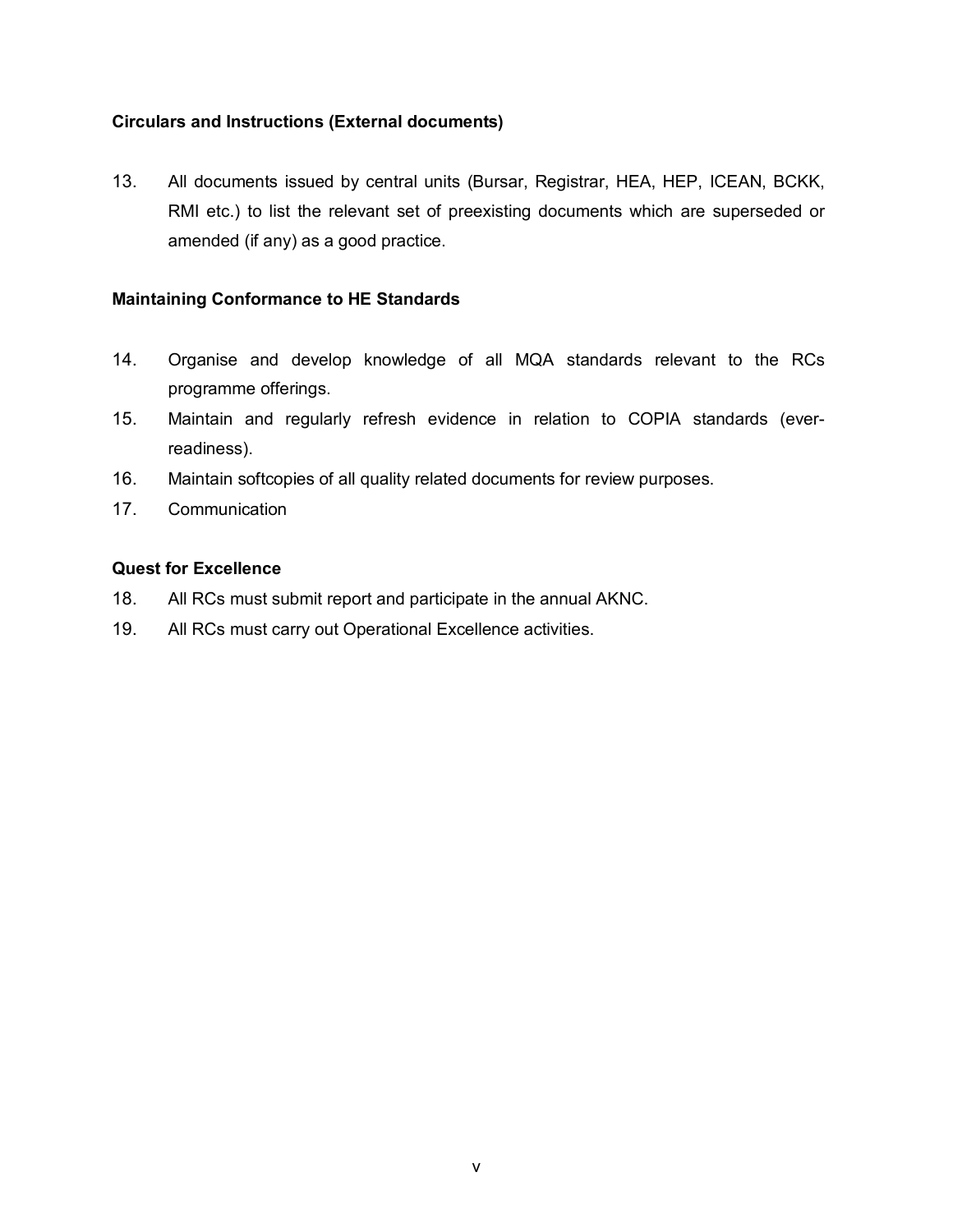#### **1. INTRODUCTION**

This document describes the policy for quality assurance and enhancement applicable to all UITM campuses, faculties and departments. Through this policy, all responsibility centres<sup>1</sup> (RC) shall ascertain the compliance with applicable standards and expectations. This policy governs the need for RC to monitor the effectiveness of their activities aimed at meeting the said standards, manage risk and confirm corrective as well as improvement actions in meeting university's targets. This document will be referred to as The Quality Assurance and Enhancement Policy (QAEP).

#### **2. SCOPE**

The terms of this policy **APPLIES** to all campuses, faculties, departments, and academic centres (Centre of Excellence with academic programmes) and partners (to the extent this are included in the Memorandum of Agreement)<sup>[2](#page-6-1)</sup>.

#### **3. PURPOSE**

The Policy is intended to provide confidence to UiTM's stakeholders that academic standards are maintained despite greater autonomy to the campuses and faculties. It is not the intention of the policy to standardise the quality assurance structures and operations in all units. The Policy is derived from the expectations of Malaysian Qualifications Agency (MQA) and Ministry of Higher Education (MOHE) to act as a mechanism to ensure the decentralised campuses and faculties continue to maintain the same level of rigour in their quality assurance operations.

The Policy is intended to clarify the requirements and expectations of the university and to provide basic and common baseline standards for quality assurance activities in all its RCs. The policy sets baseline requirements in terms of:

- i. the structure
- ii. responsibilities
- iii. resources and
- iv. operation

<span id="page-6-0"></span> $<sup>1</sup>$  Responsibility Centres or PTJs are units which are formally invested with responsibility, authority and accountability</sup> for management of resources and staff to achieve stated objectives.

<span id="page-6-1"></span><sup>&</sup>lt;sup>2</sup> The associate colleges running UiTM programmes must have equivalent practices that follow the terms and also the spirit of this code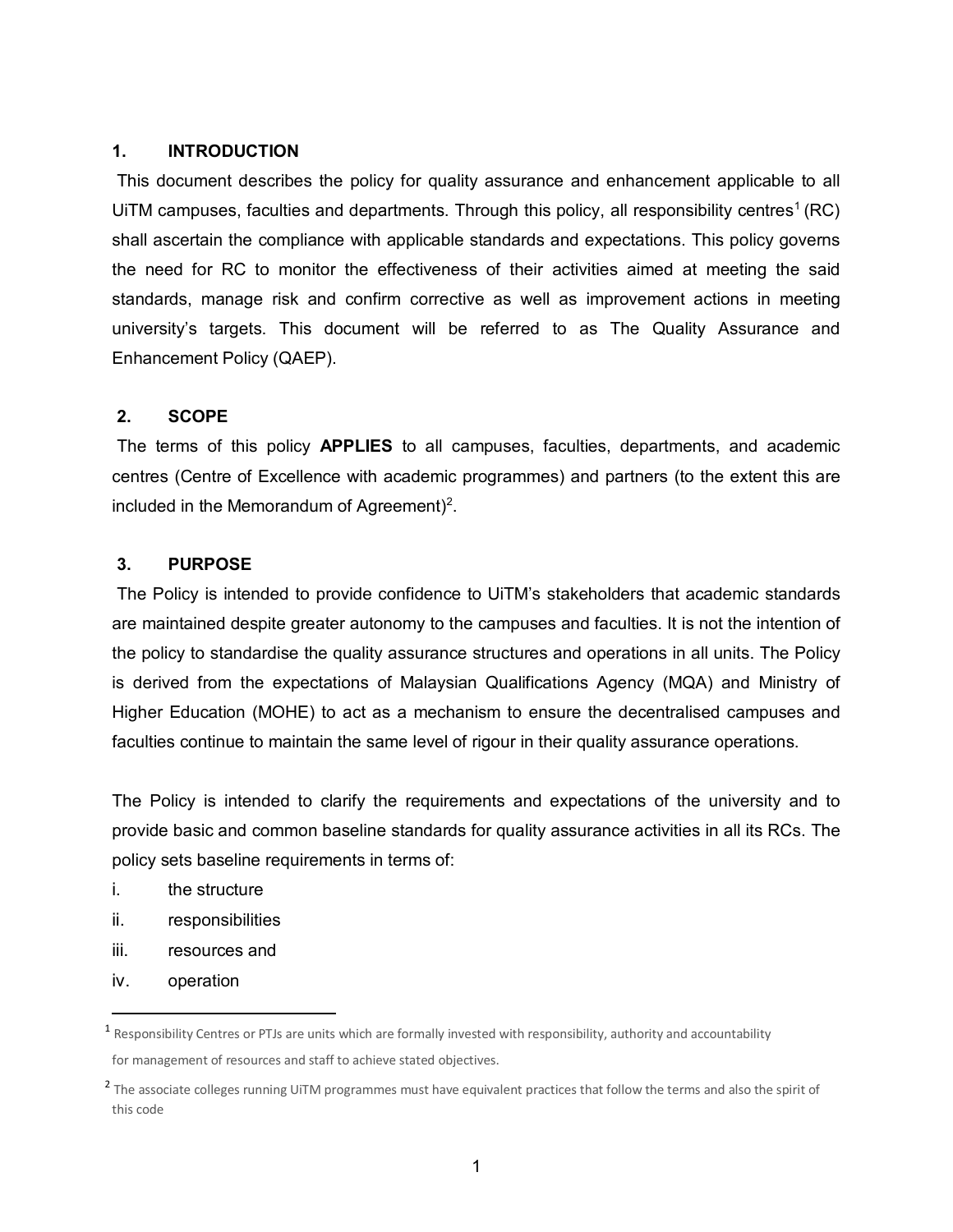This will ensure that all units have minimum quality assurance capability and capacity to evaluate the RC operation and draw the attention of management team at regular intervals for managing risks and taking timely corrective and improvement actions.

#### **4. DEFINITION OF TERMS**

**4.1 Quality**: Quality is defined as "fitness for purpose". The structures, systems and processes established, maintained and improved must ensure graduates, researches and services are suitable to and meet the internal and external stakeholder's expectations as articulated in the various UiTM policies, regulations, manuals, guidelines and procedures.

**4.2 Quality Management System**: QMS refers to the structures, policies, processes, procedures, instructions and documented information which are established, operated and improved to achieve the quality policies and objectives as described in the Quality Manual of the RC involved.

**4.3 Quality Assurance**: Activities planned and implemented to provide stakeholder's confidence in the institutional arrangements to produce graduates, research and services.

**4.4 External Review (ER)**: Activities planned and implemented by InQKA, an external party to the RC to examine the quality management system by which the RC seeks to meet all the requirements of COPIA, COPPA, ISO 9001, professional bodies and ranking bodies.

**4.5 External Quality Audit**: Activities planned and implemented by external parties to the RC to examine the quality management system by which the RC seeks to meet all applicable requirements.

**4.6 Head of Quality Unit (HQU)**: The individual who is officially appointed to lead the unit within the RC responsible for managing quality.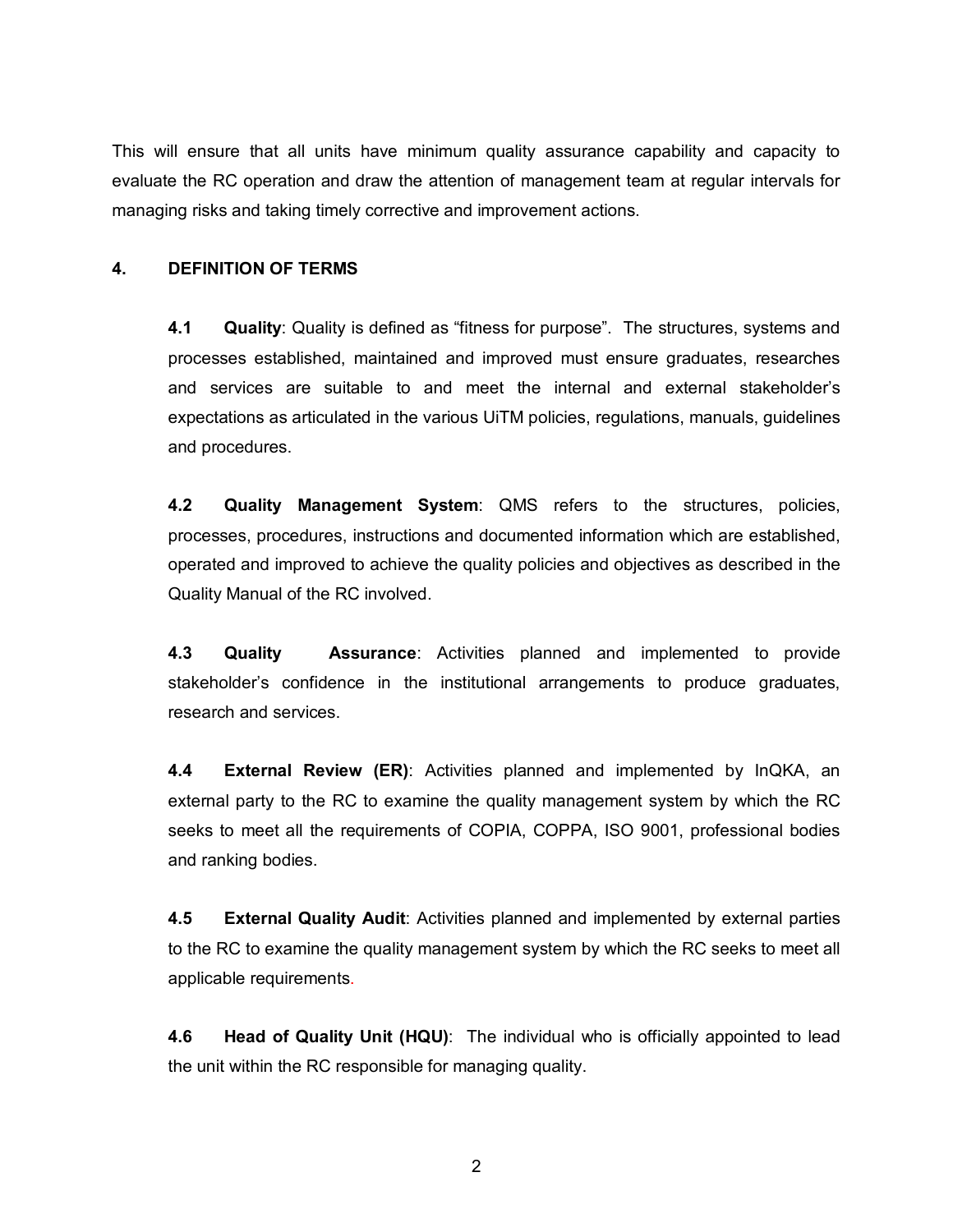**4.7 Internal Audit**: Planned self-assessment of all processes within the Quality Management System of the RC.

**4.8 Special Audits**: Planned assessment of specific functions for example: financial, human resource, space, asset and others.

**4.9 Self-Review**: Institutional or programme-based evaluation of an RC performance in meeting all internal and external requirements at regular intervals to identify and rectify weaknesses in the system. The outcome of a Self-Review is the Self Review Report (SRR) which becomes an input to the ER.

**4.10 Operational Excellence (OE):** Operational Excellence is a philosophy of leadership, teamwork and problem solving resulting in continuous improvement throughout the organization by focusing on the needs of the customer, empowering employees and optimizing existing activities in the process.

**4.11 Risk Management (RM):** A process of identifying, analyzing, minimizing or eliminating, controlling unacceptable risks to an organization.

**4.12 Self – Accreditation (SWA):** A status entitling a higher education provider (HEP) to accredit its programmes except for programmes that require accreditation and recognition of the relevant professional body.

**4.13 Plagiarism:** An action of taking someone else's work or ideas and claiming them off as one's own without acknowledging the original source.

**4.14 Responsibility Centres (RCs):** Faculties, campuses, departments and centres which are formally invested with responsibility, authority and accountability for management of resources and staff to achieve stated objectives.

#### **5. RESPONSIBILITY FOR INTERNAL QUALITY ASSURANCE**

The quality assurance responsibility is vested in the Vice Chancellor (VC). Operationally, this role is customarily devolved to specific QA units to undertake QA activities on behalf of the head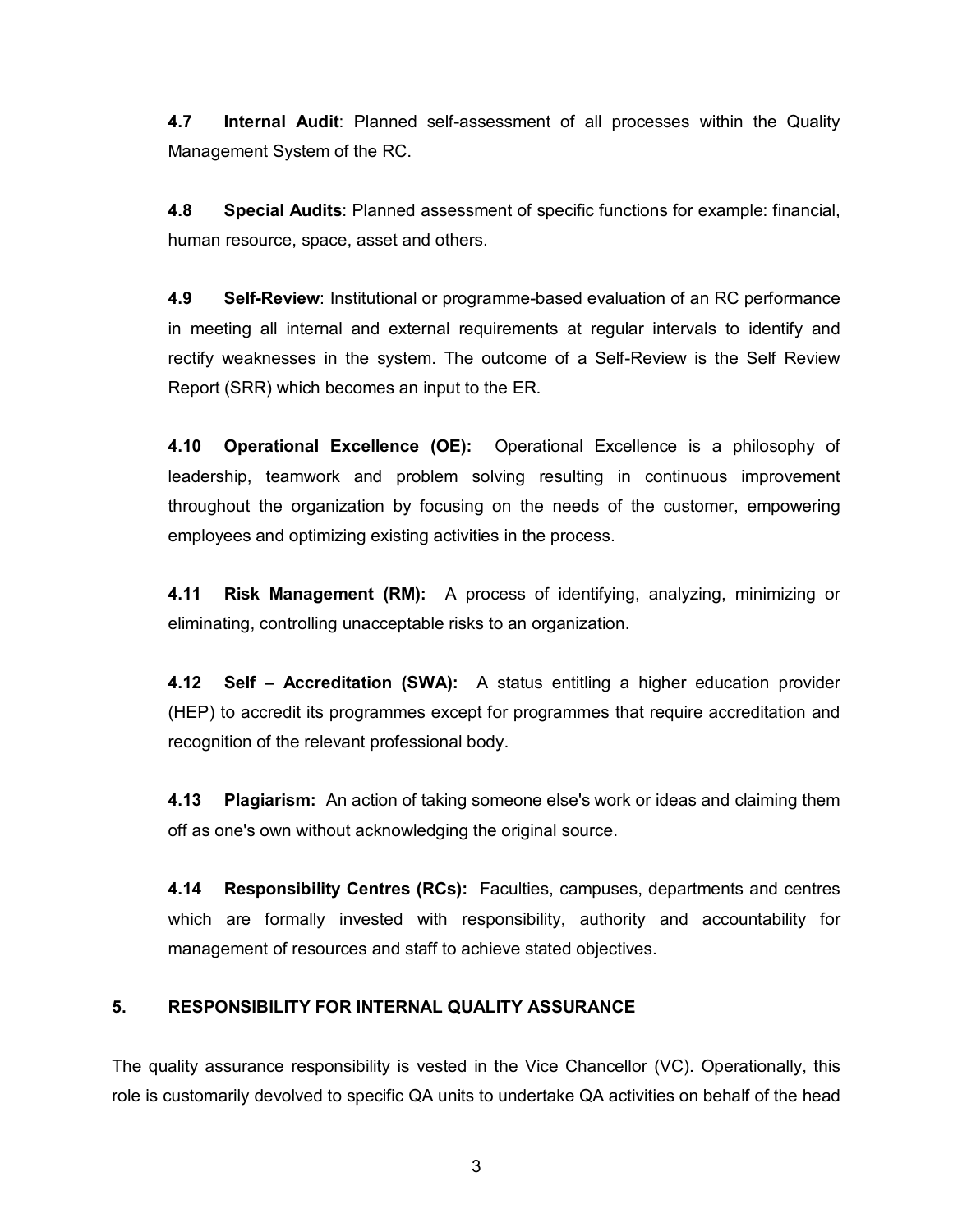of RC. Within the university, two levels of QA activities can be identified. InQKA plays a university-wide role while the QA units at the campuses, faculties, departments and other academic centres form the second level of QA.

**5.1 The university level QA – Role of InQKA:** InQKA is the overall QA unit for the university. It is invested with the responsibility for setting directions and quality policies that brings the university into compliance with national standards and expectations, and promotes good practices towards academic excellence. InQKA **SHALL**:

5.1.1 Through its regular audits, evaluate the robustness of the QA arrangements in campuses, faculties and departments to ensure that standards are met and assure the university top management that all standards are being met and when not met, action is taken to improve them.

5.1.2 Regularly review the policy of practice to ensure the creation, maintenance and improvement of a system of quality assurance that is appropriate to the needs of the university and stakeholders.

5.1.3 Liaise with external bodies and agencies on behalf of UiTM and communicate their requirements to and within UiTM.

5.1.4 Manage the institutional and discipline specific ranking and rating and periodic institutional audits.

5.1.5 Be informed of outcomes of any other quality audits carried out by the regulators from time to time.

5.1.6 Develop awareness of and capacity in quality, quality management, quality management system, standards, audits and reviews through training and development.

5.1.7 Create awareness about quality, quality assurance, standards and quality risks among Deans, Deputy Deans, Rectors, Deputy Rectors, programme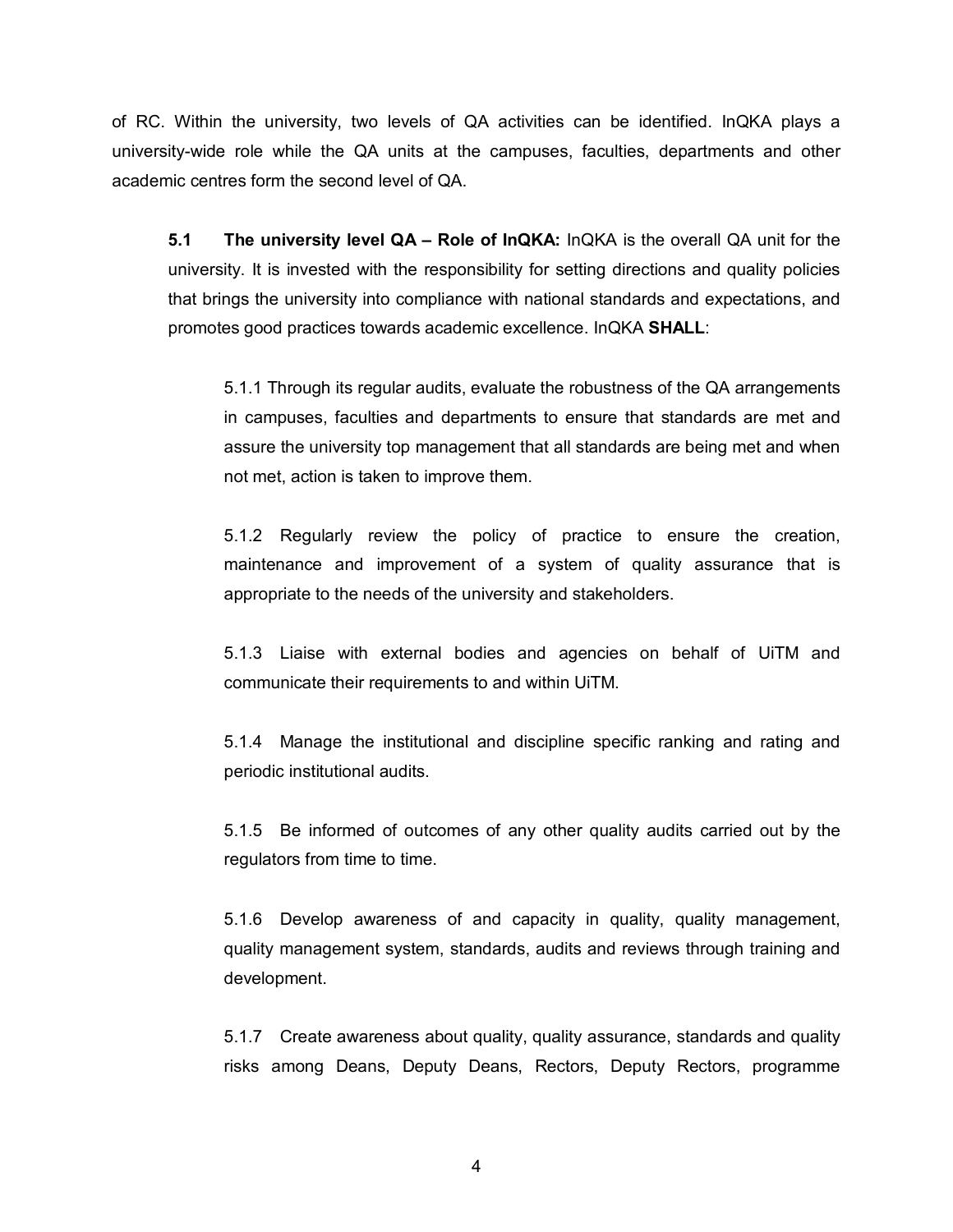managers and administrators via multiple channels inclusive of web and social media.

5.1.8 Follow through on all external reviews and accreditation reports of programmes and institutions.

5.1.9 Conduct Self Accreditation process and recommend program accreditation for Senate Approval and forward to MQA for program listing in MQR.

5.1.10 Develop awareness of and provide mechanism to harness the innovative spirit of the staff in finding solutions to everyday problems.

**5.2 The Campus, Faculty and Department level QA - Role of campuses, faculties and departments:** Within this large and decentralised university, quality assurance cannot and should not be centralised under a single centre.

5.2.1 Every unit must be responsible for its quality assurance. In line with this understanding, every Dean, Rector, Director or Head of Department acting as the Chief Quality Officer (CQO) **MUST** establish a quality unit<sup>[3](#page-10-0)</sup> which will assume responsibility for assuring the quality of institutional arrangements within the RC.

5.2.2 The basic functional structure of the quality unit is provided by InQKA (see Appendix 1) but the specific structure is left to the wisdom of each CQO subject to the terms of this policy.

5.2.3 The CQO of campuses, faculties and academic centres **SHALL** identify HQU from amongst its competent permanent staff and to report directly to the CQO with specific responsibilities and duties as outlined in Appendix 2. The HQU will be appointed by the TNC(AA) and appointed by the Head of Department if the HQU is non-academic staff.

<span id="page-10-0"></span><sup>&</sup>lt;sup>3</sup> 2007 DVC (HEA) circular directed the establishment of Quality Units in all Faculties, Campuses and Departments. This Code is merely reminding and restating the same message.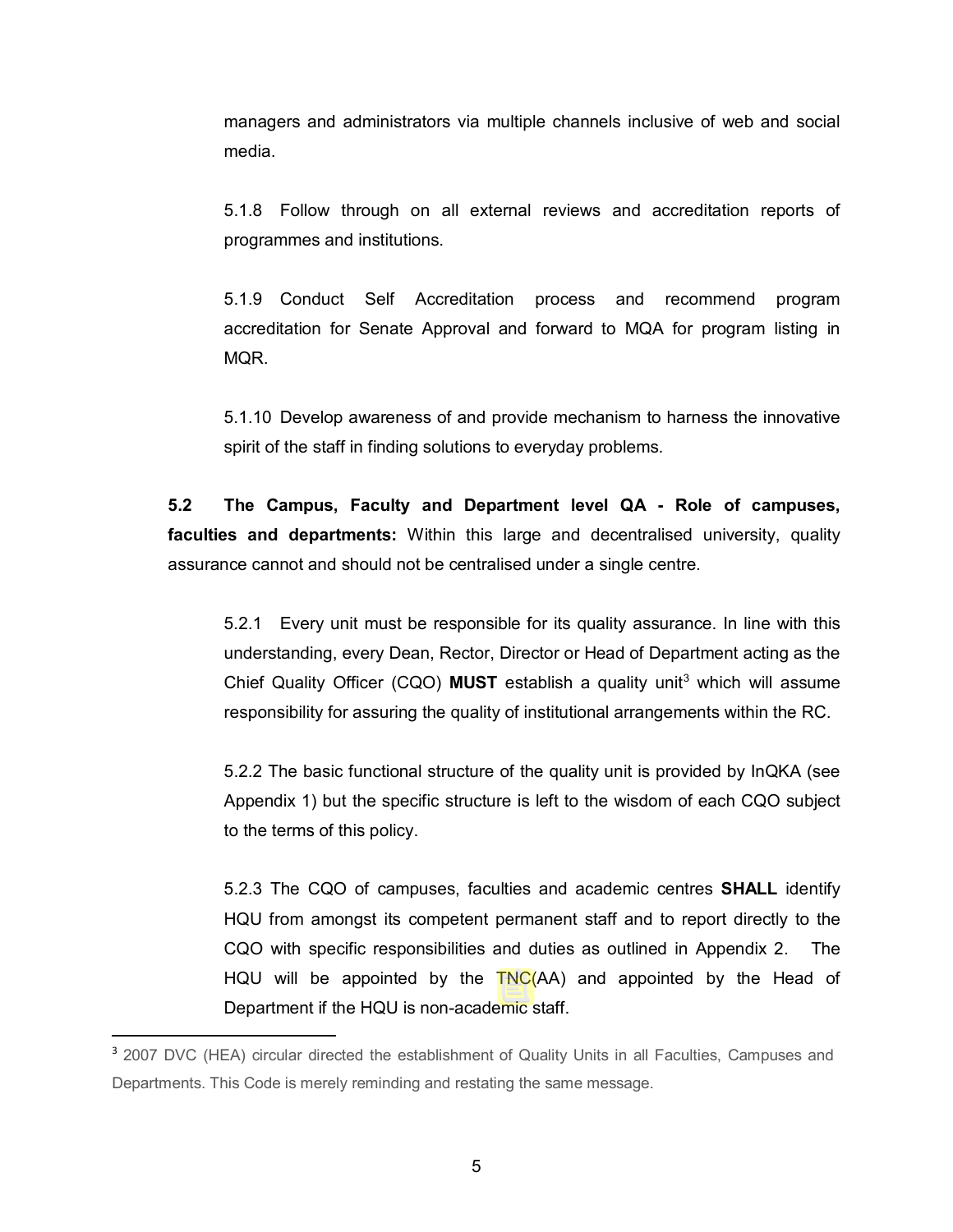**5.3 Role of Senate, Majlis Eksekutif Universiti (MEU), Jawatankuasa Induk Kualiti Universiti (JKIQU) and Jawatankuasa Perakuan Pendaftaran Program (JKPPP)**

5.3.1 The Senate is the key organ within the university that approves requirements for all the awards and ensures that all academic requirements and standards are met at all times. All quality reports **SHALL** be duly submitted to the Senate for information, reflection and action.

5.3.2 The Mesyuarat Eksekutif Universiti (MEU) is the top management meeting which deliberates and decides on all management matters including those which are related to or have quality implications. All policy changes to quality management in UiTM **SHALL** be approved by MEU before implementation.

5.3.3 The Jawatankuasa Induk Kualiti Universiti  $(JKIQU)^4$  $(JKIQU)^4$  was established in 2015 to be the platform to discuss the quality management issues in UiTM. This body **SHALL** deliberate on issues related to quality, quality assurance, quality management and make suggestions to UiTM MEU/SENAT.

5.3.4 The Jawatankuasa Perakuan Pendaftaran Program (JKPPP) was established in 2017 to review the program evaluation report presented by the Panel of Assessors and discuss issues related to program accreditation as well as curriculum review over 30% of changes. JKPPP has jurisdiction to recommend the level of recognition to be approved by the Senate to be forwarded to the MQA for listing.

#### **6. QUALITY MANAGEMENT SYSTEM (QMS)**

 $\overline{\phantom{a}}$ 

All RCs must have a documented QMS and continue to facilitate the maintenance of the system. Those who had obtained external certification of the QMS to ISO 9001 standards must continue to build on the strength of the documented QMS, irrespective of certification. To this end, the RCs must do the following:

<span id="page-11-0"></span><sup>4</sup> Details of the JKIQU can be referred to the Dokumen Tadbir Urus Universiti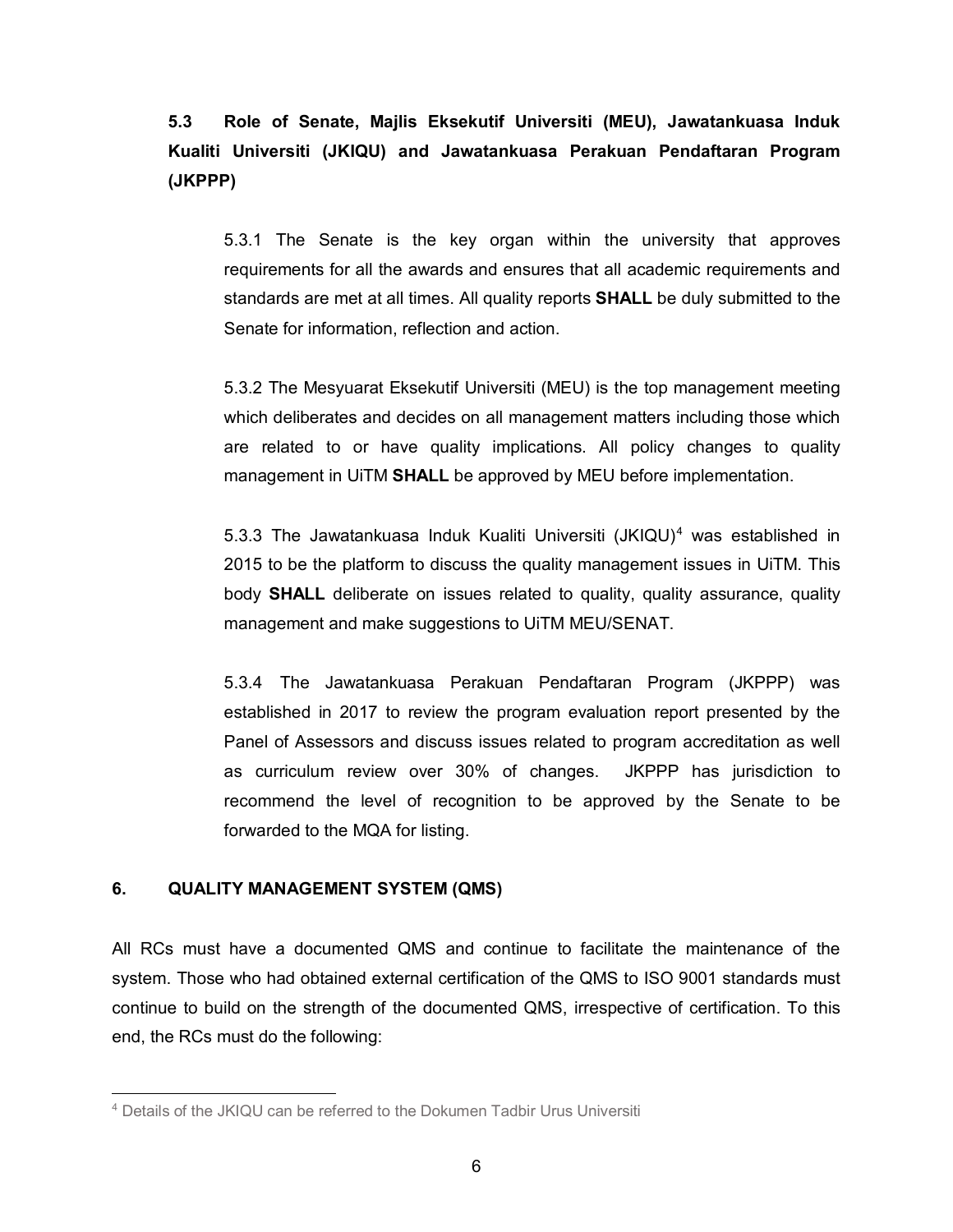6.1 Develop, maintain and improve a QMS which comprises of a quality manual/document which sets out the overall structure of the QMS and processes by which the requirements by all stakeholders are met or achieved.

6.2 Any new RC **MUST** organise to develop a documented QMS within a reasonable time frame.

6.3 The QMS **MUST** encompass all activities entrusted to and carried out by the RCs covering all levels of programmes and modes of delivery. The RCs can develop separate (but subset of the main QMS) quality plan for a level.

6.4 Such a QMS **MUST** be based on the requirements of ISO 9001 standards latest version and is consistent with all the policies and regulations of the university; incorporating risk management.

6.5 RCs MUST implement the Integrated Quality Management System (iQMS) for University which is an amalgamation of the QAEP; ISO 9001-based Quality Management System and COPIA or Code of Practice for Institutional Audit requirements.

6.6 The CQO of campuses and faculties **SHALL** appoint the Deputy Dean (AI) or Deputy Rector (A) or the second in command as Management Representative (MR) and Registrar (Administration) or the most senior administrative staff as the Document Controller to maintain the integrity of the QMS.

6.7 The Central or Corporate departments in issuing any guidelines, circular, instructions or policies must do the following;

6.7.1 All such communication must clearly state the scope of the guidelines, circular, instructions or policies (what or who does it apply to).

6.7.2 It must refer to all previous guidelines, circular, instructions or policies that are superseded in whole or in part by the latest issue.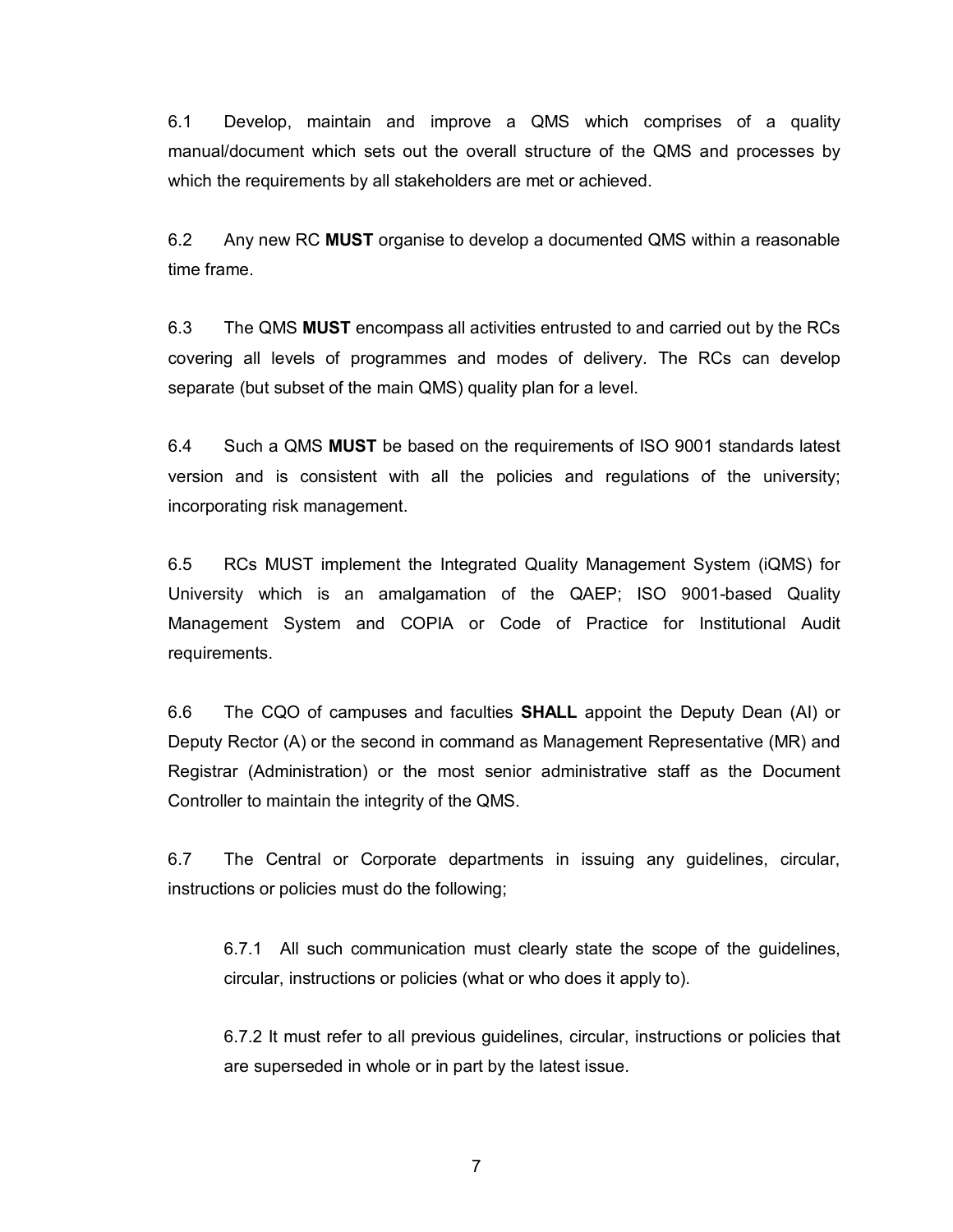6.7.3 All guidelines, circular, instructions or policies shall state the date the policies become effective.

## **7. STRUCTURE FOR QUALITY ASSURANCE**

7.1 Organizational structure transmits the RCs' commitment to quality management and quality assurance. It is imperative that the structure, operation and personnel decisions demonstrate to the staff, showing the RCs' commitment to quality in carrying out the mission of the university.

7.2 RCs are free to design their own structure within the framework provided in the policy. Appendix 1 provides a minimal structure for a quality unit. CQO of RC can and should design a structure that is appropriate for their size, scale and complexity. In developing the quality structure, CQO **MUST** not disregard the terms of this policy.

7.3 QU **MUST** be placed under the direct purview of the CQO of the RC.

# **8. BROADER ADVISORY ROLE OF HEAD QUALITY UNIT (HQU)**

8.1 Quality should not only be inspected but expected, respected and considered in all decisions of the RC. HQU should be in a position to inform and be informed of decisions of the campuses, faculties and departments which has implications of quality. The presence of HQU in key decision mechanisms show the importance attached to quality and quality assurance. To enable this proactive role;

8.1.1 Assistant Vice Chancellor (AVC) for Quality **SHALL** be included at least as ex-officio in the Senate, Jawatankuasa Induk Penilaian Akademik (JKIPA) and other appropriate *fora* and committees.

8.1.2 HQU **SHALL** be included at least as ex-officio in Jawatankuasa Akademik Fakulti (JAF), Jawatankuasa Akademik Negeri (JAN), management meetings, curriculum committee at the campus and faculty level, OBE Committee, and programme accreditation committee.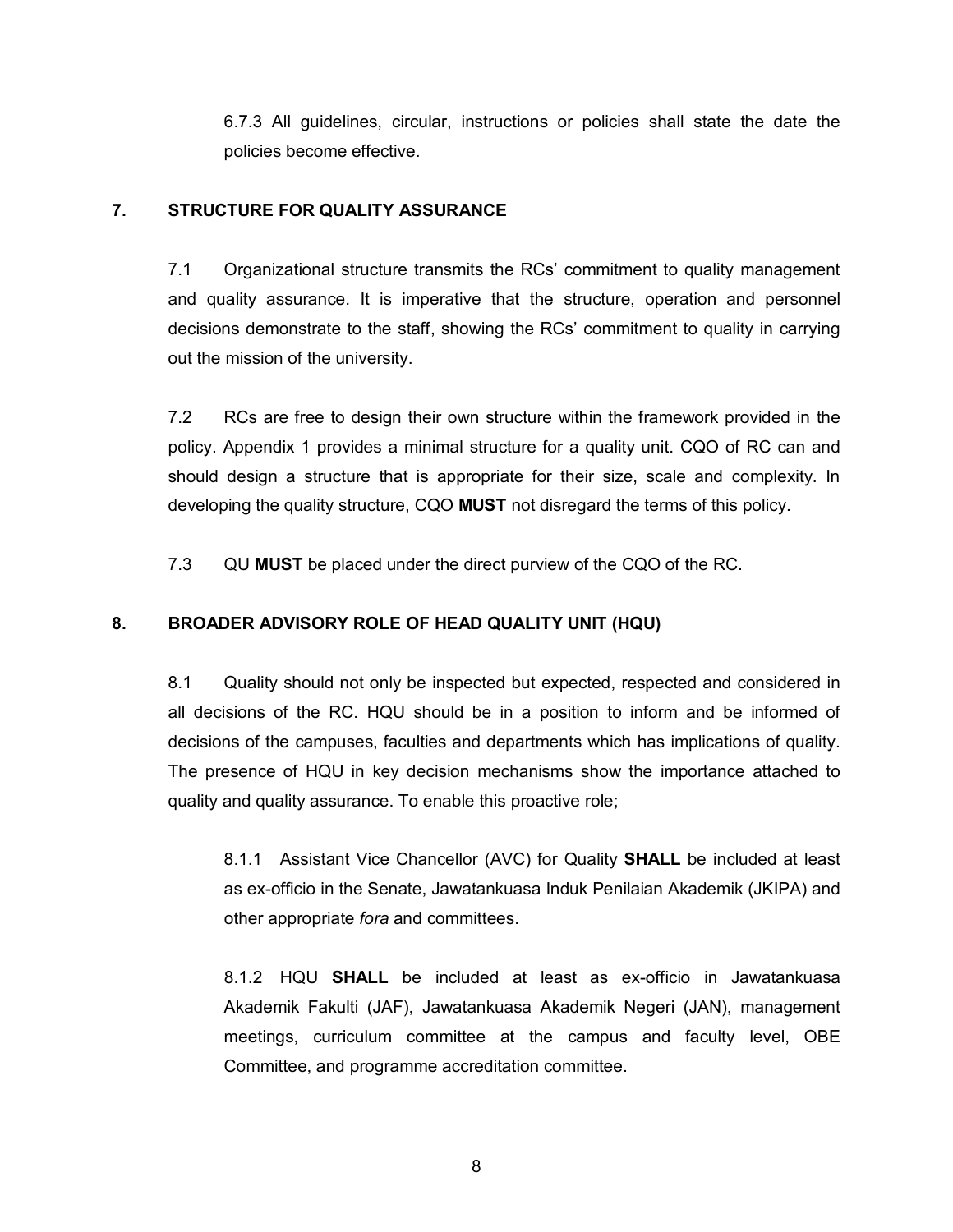#### **9. INTERNAL QUALITY AUDIT/ SELF REVIEW**

**Internal Quality Audit (IQA)** or review is a key mechanism to ensure all requirements are being met. IQA is a planned and systematic assessment exercise intended to establish the extent to which policies and procedures governing all processes of a QMS, are, in fact complied with and corrective actions taken when and where there are deviations.

The Internal Audit team **MUST** maintain a degree of independent from the operational units within the RC for it to discharge its role effectively. This independence is necessary to ensure the unit objectively evaluates the quality of work of all others. The following sections state the specific responsibilities and requirements for an IQA.

9.1 **Responsibility for IQA:** The responsibility for IQA **SHALL** be vested in writing in the Head of Internal Audit (HIA). To discharge the internal audit responsibilities, a trained Head of Internal Audit (Ketua Sistem Audit (KSA)) must be appointed by the CQO.

9.2 **Effectiveness of IQA**: The purpose of IQA is to ensure that the QMS is maintained and improved. As an important and integral tool within any QMS, IQA must possess two attributes:

9.2.1 First, although IQA is overtly intended to check for compliance, it must always maintain a critical eye on the efficacy of the processes and procedures. Compliance is important but effectiveness must be the *raison de tre* of any audit.

9.2.2 Second, IQA's role in helping the management to improve the system must be evaluated periodically to ensure added value to the RC. This should be done by seeking the perceptions of the auditees at appropriate intervals and the data carefully analyzed and evaluated for improvement opportunities. In addition, the Internal Audit process shall also be subjected to an Internal Audit.

9.3 **Training for IQA:** RCs **MUST** plan for and maintain an adequate pool of trained auditors.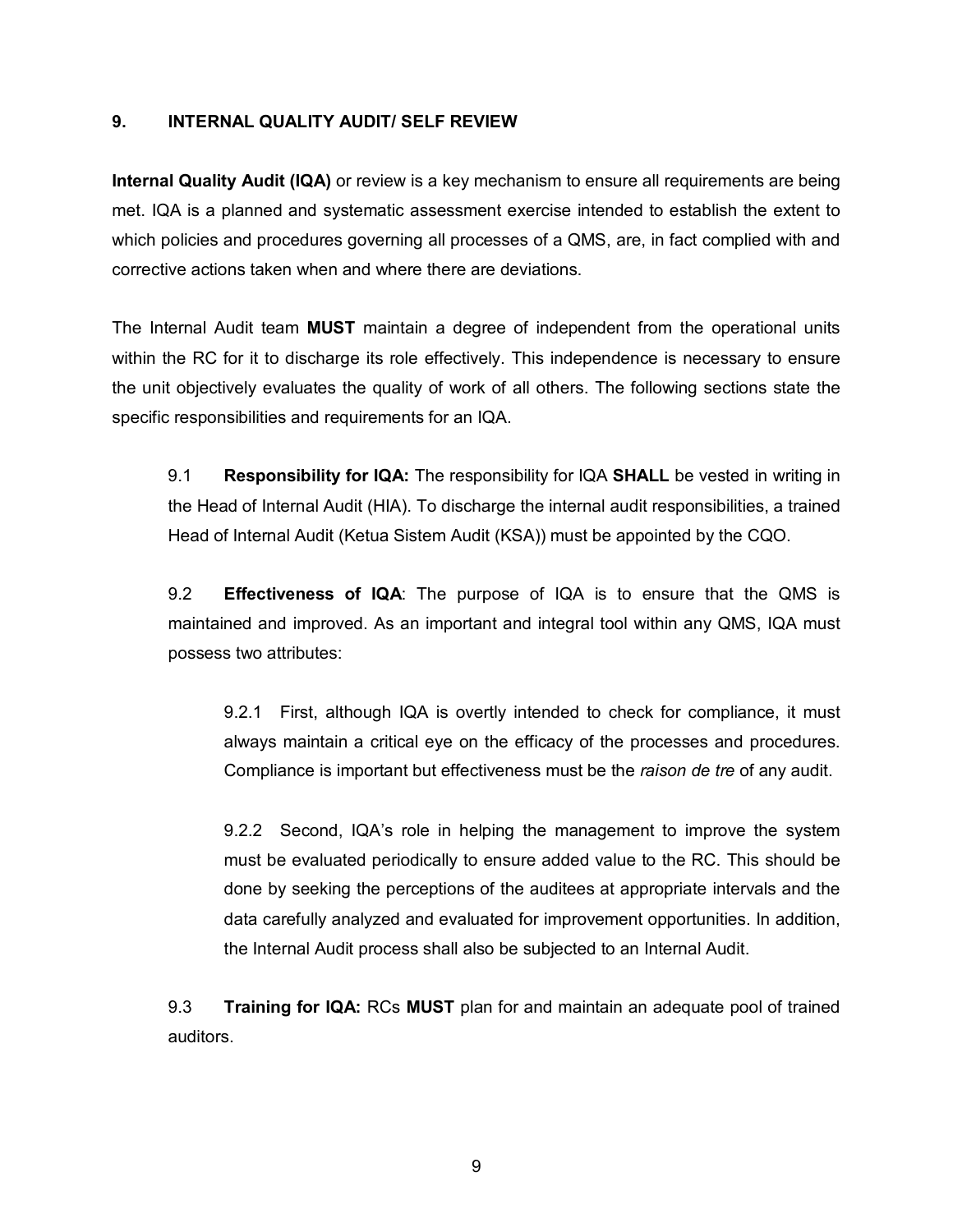9.3.1 HQU, in collaboration with the HIA, **MUST** plan for audit resource needs recognizing the turnover that is likely with auditors/academic staff assuming different roles from time to time at the RCs.

9.3.2 HQU **MUST** plan for and the CQO provides adequate funds for the training of auditors. InQKA organizes periodic IQA training programmes through Institute of Leadership and Development (ILD). InQKA's help can also be obtained in conducting in-house auditor training programmes.

9.4 **Planning for IQA**: The HIA responsible for IQA **MUST** plan the audit annually and accord appropriate budget for carrying out internal audits as outlined in the relevant circular.

9.4.1 In planning the audit, special attention should be given to the areas that are important (e.g. iQMS, strategic planning, assessment, teaching, research, ranking and rating, community engagement, risk management, etc), have attracted significant attention or complaints in previous period/s. Audit resources should be deployed thoughtfully to secure maximum impact for the RCs.

9.4.2 Ideally, the audit schedule should be spread over the semester rather than lumping all audits at a particular period of the semester. The lumping of audits removes the opportunity to observe acts or behaviours directly rather than just via records and documentation. For e.g. auditing the question vetting session when one is in progress rather than through records at the end of the semester is a case in point. Where audit resources are limited, rolling audits should be considered to extend the audit schedule over two semesters with different areas being targeted in each period.

9.5 **Carrying out of the audits – SePADU:** Quality Board (*Lembaga Kualiti*) has in 2011 endorsed the university wide use of the online IQA system called SePADU.

9.6. All IQA planning, scheduling, reporting, monitoring and following up action **MUST**  utilise the online SePADU system created and managed by InQKA.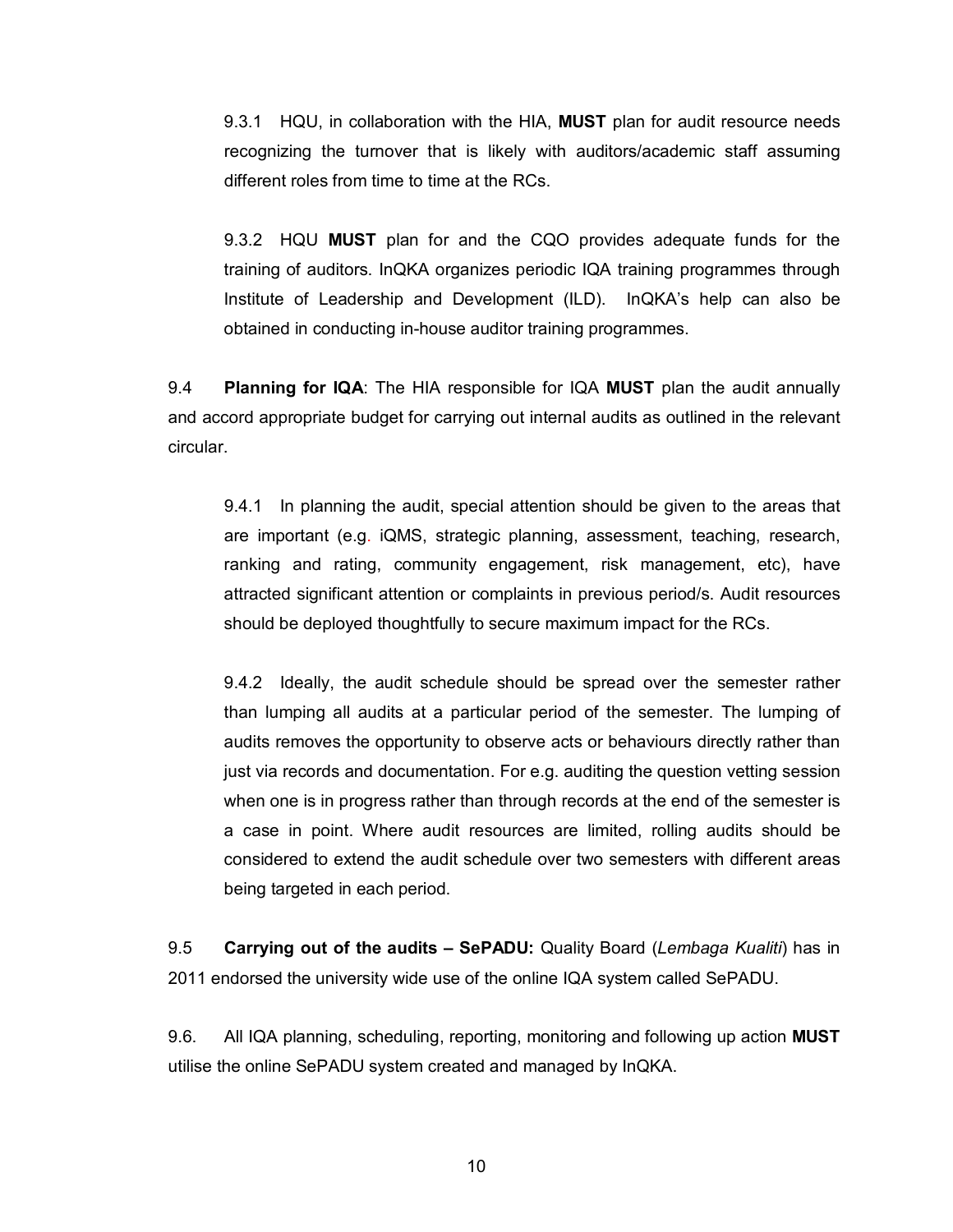9.6.2 All HQU and HIA **MUST** liaise with InQKA to ensure all auditors are registered and trained to use SePADU.

9.7 **Management Commitment to IQA:** IQA as an important tool in ensuring that the QMS is maintained and improved **MUST** be fully supported by the management of the university and RCs.

9.7.1 This commitment **MUST** be demonstrated through the management's interest in allocating time to review the IQA reports and taking or requiring follow up actions on audit findings.

9.8 **Analytics for IQA:** It is important that the IQA process, like all processes, is monitored through suitable measures. These measures should provide important insights into the management of IQA at the university and RCs. The following measures can be developed for this purpose - planned vs. actual audits (deviation measure), no. of findings (volume measure), type of findings (category measure), severity of findings (importance measure), resolved vs. outstanding (action measure) and man days used (resource measure).

9.9 **Liaise with InQKA:** As the central unit for quality in UiTM, InQKA acts as the *conduit* through which quality matters can be reported to or brought to the attention of the top management through JKIQU. For this to take place, all HQU **MUST** keep InQKA informed of the plans, progress of their audits and any issues arising. It is to the advantage of the RCs to report as truthfully as possible so that appropriate corrective and improvement actions can be taken.

#### **10. SELF REVIEW REPORTS AND EXTERNAL REVIEWS**

10.1. **Overall Self Review Reports (SRR)**: All RCs **MUST** produce an annual SRR based on the guidelines issued by InQKA. These reports **MUST** be a concise review of the progress, achievements and challenges over the stated period. The SRR and the review will address the standards contained in COPIA, findings from IQA and ER as well as the processes within the QMS that define its operations.

10.2 Programme Self-Review Reports (PSRR): RCs **MUST** establish similar reviews at the programme level (*Koordinator Program*) using COPPA standards which are then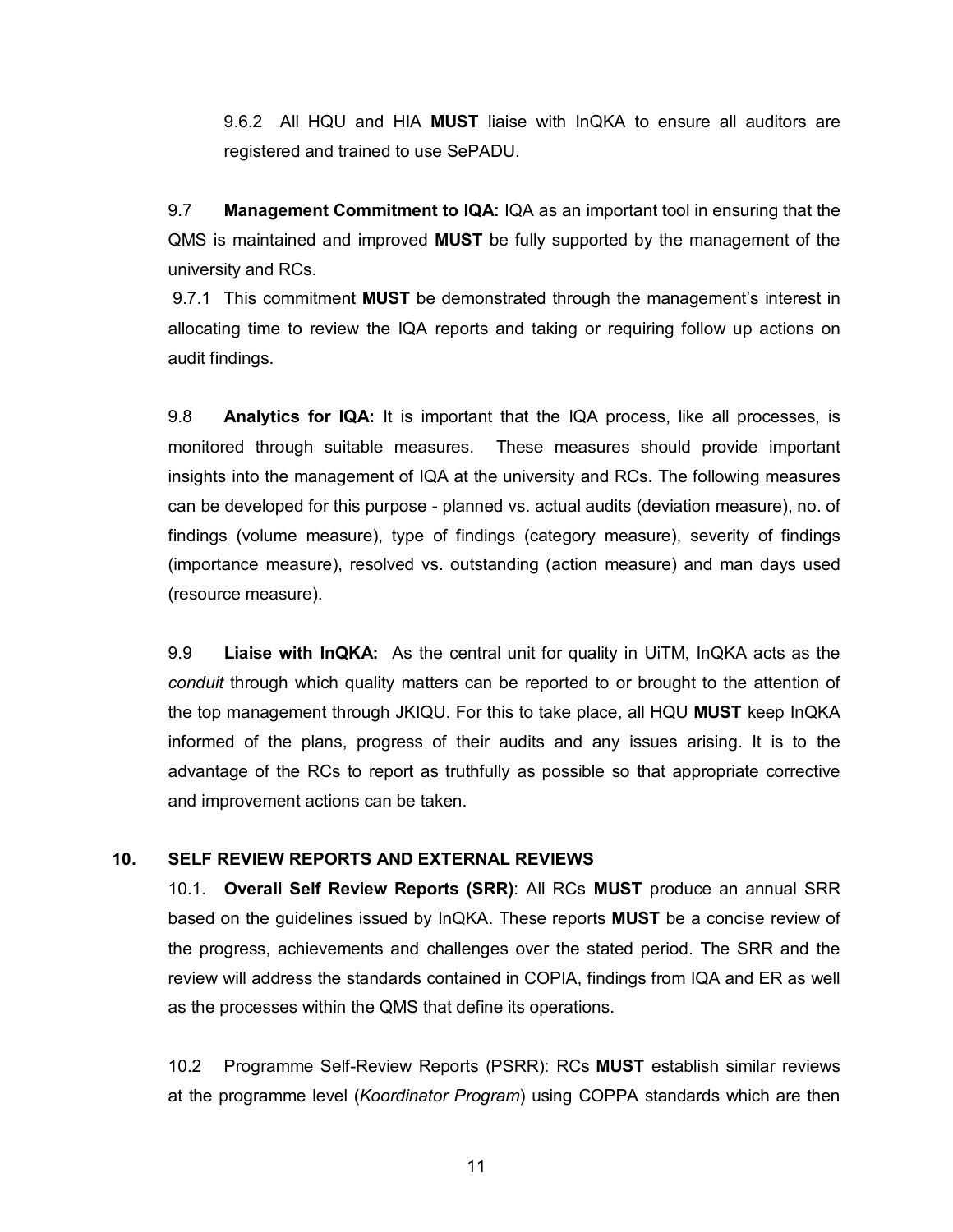consolidated at the centres (*Ketua Pusat Pengajian*). The committee should also seek similar reviews by other units and departments which can be consolidated into a comprehensive SRR for the RC. This review should consolidate from Closing the Loop (CDL), Student Feedback Online (SuFO), *Profesionalisma Pensyarah* (PRO-PENS), External Examiner Reports, Professional Accreditation Reports and other surveys or audits and make critical commentary of the programme delivery for the period under review.

10.3 The annual SRR **MUST** be submitted for the attention of the top management of the RCs for discussion and resolution on the actions to be taken to address areas of concerns or problems. Every SRR **MUST** involve a review of the previous SRR and the progress before examining the new issues. The CQO is responsible to submit the approved SRR to InQKA as input for the External Review.

10.4 **Institutional and Programme Reviews @ External Review (ER)**: InQKA **MUST** carry out regular institutional (based on ISO 9001 and COPIA) and periodic programme reviews (COPPA-based) with the aid of the SRR of the RCs concerned. InQKA can exclude professional programmes which are periodically audited and accredited by respective professional bodies from programme reviews. InQKA, working with the RCs, **MUST** organise the review visits to all RCs. These visits should ideally be carried out when the students are in campus. InQKA **MUST** provide a detailed audit plan to facilitate the review visit.

10.5 **Oral and written report**: The review visits **SHALL** conclude with an oral exit report highlighting the areas of concerns. Within a stipulated period, InQKA **SHALL**  produce a written External Review Report (ERR) for the RCs to comment and after adjustments (if any) submit these reports to JKIQU and subsequently to Senate and/or MEU.

10.6 **Following up on audit reports**: All ERRs **SHALL** be carefully examined by the top management of the RCs and prepare follow up actions aimed at addressing the concerns raised in the review or raising it with appropriate central units which may control the policies and practices which are at issue. The concerns raised must be analyzed according to the Corrective Action Procedure of the RCs.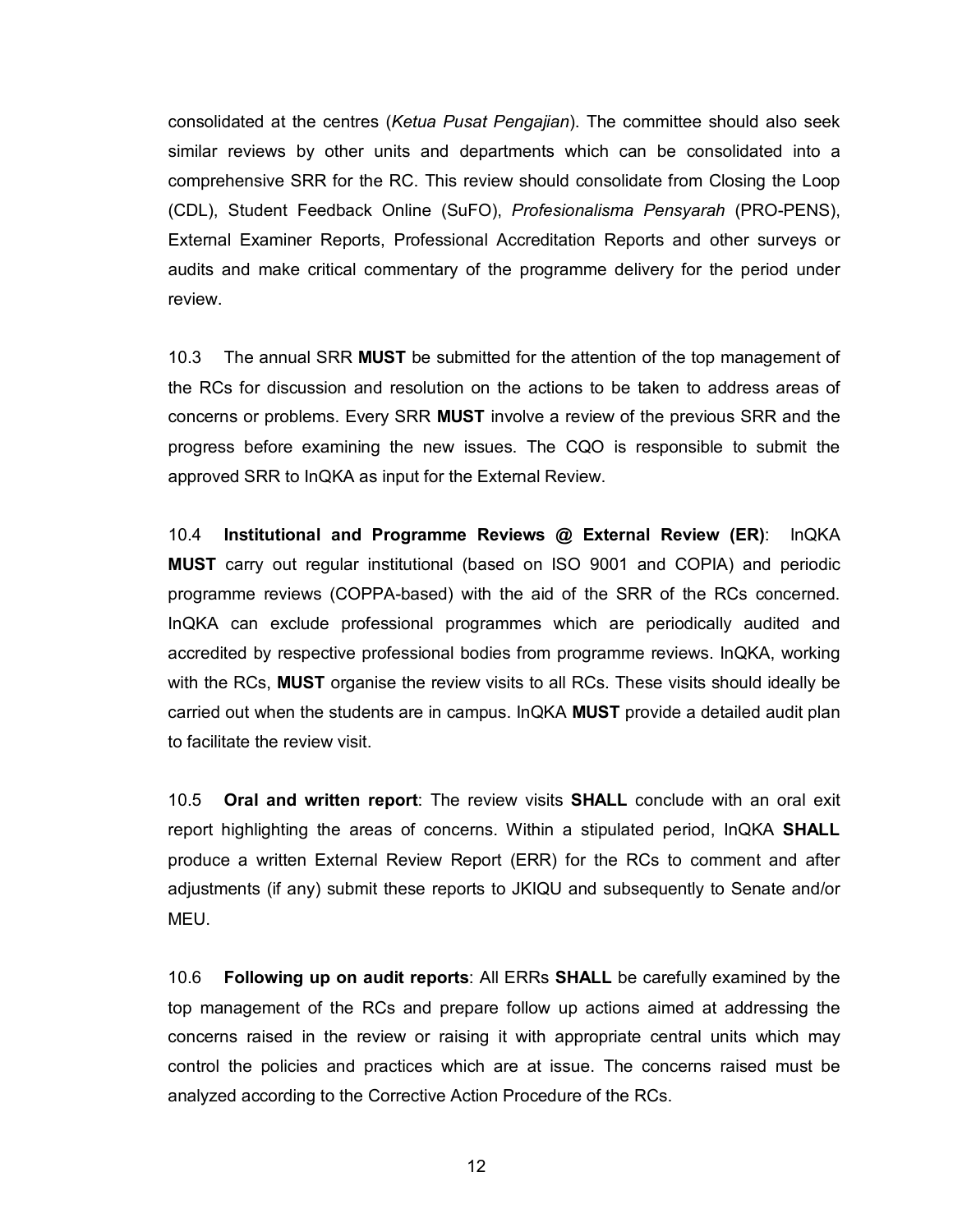10.7 **Producing Follow up reports**: The follow up actions **SHALL** be carried according to their respective Corrective Action Procedure and reported prior to the next ER.

10.8 **Report areas of concern to relevant central units**: Recognizing that areas of concerns may be within the purview of units outside the RCs, InQKA **SHALL** as soon as practical, discuss these concerns with such units for action. These units **SHALL** provide written actions to be taken including reasons for not taking action to InQKA.

#### **11. EXTERNAL EXAMINERS**

11.1 **External examiners required**: External examiner plays a key role in evaluating the academic standards of a programme or groups of programmes. Malaysian Qualification Framework (MQF) requires external examiners for all programmes at or above level 6 of the framework. The HQU in collaboration with the academic affairs units of the campuses and faculties **SHALL** organize or take part in the external examiners visit and review. External examiner's review scope **SHALL** include all campuses and partner colleges (franchisees) which offer the same programme at least on a rolling basis.

11.2 **Follow up action**: External examiner reports **must** be examined by Deputy Dean (Academic) / Deputy Rector (Academic) and follow up actions planned in consultation with the relevant operational units. External examiner's observations and recommendation **SHALL** be reported within the semester or sooner to JAF/JAN and management meeting. The external examiner's reports and the follow up action planned or taken **must** be tabled in the Senate by the BHEA for information, reflection and action.

11.3 External examiner's reports **MUST** be shared with all respective RCs offering the same programme.

#### **12. ACCREDITATION VISITS AND REPORTS**

12.1 **Organizing programme accreditation**: The HQU liaising with IQA and the Academic Affairs Unit. The programme managers **SHALL** ensure all arrangements are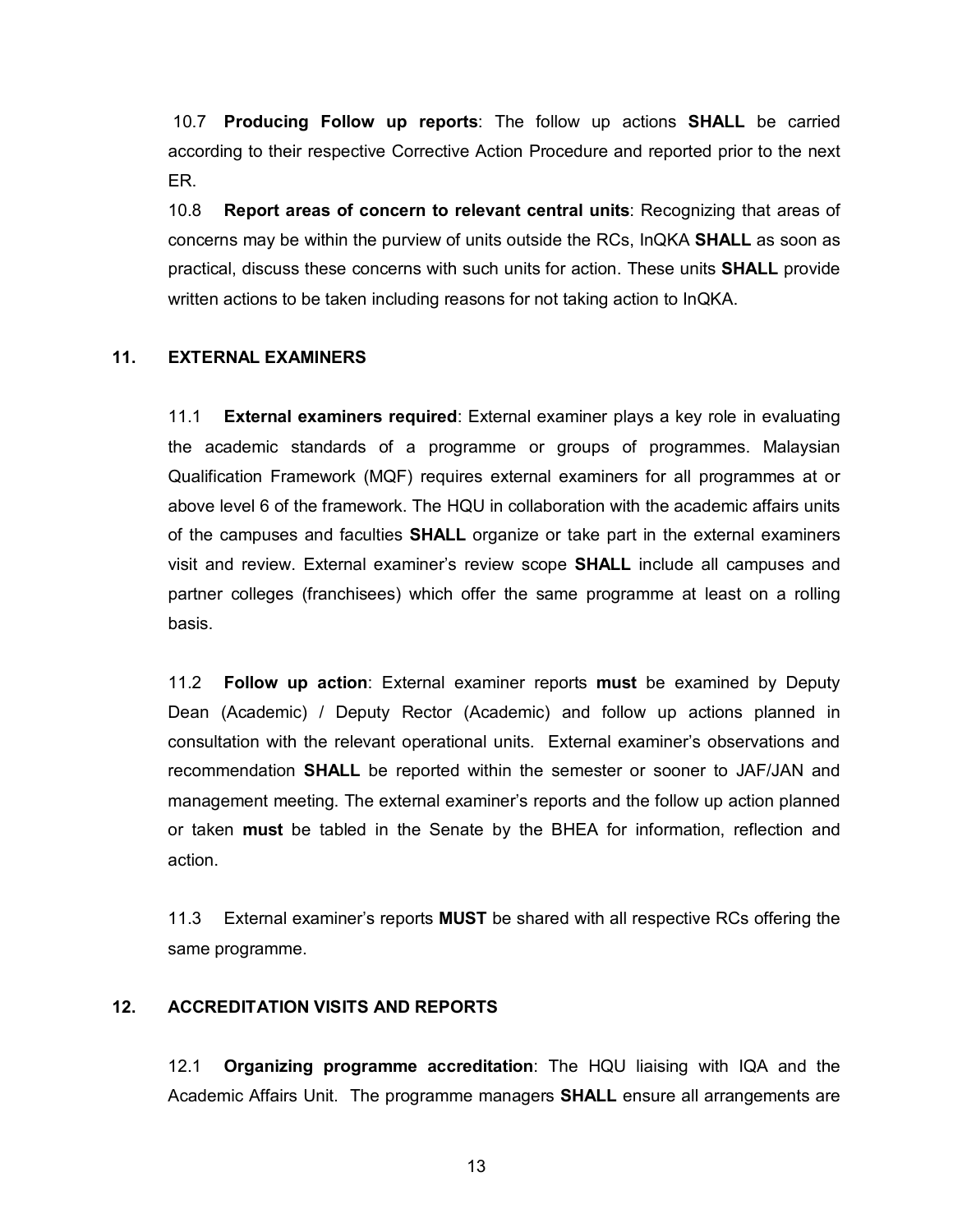made for the visits. HQU should ideally carry out a pre-visit audit to test the readiness to face an external review of the programme.

12.2 **Plan action on findings**: Based on the comments of the auditors during the exit, HQU can formulate action plans for submission to the RC management. A copy of the accreditation report **SHALL** be provided to the HQU to review the progress by the RC in addressing the changes suggested in the report.

12.3 **Report to be tabled in Senate or relevant subcommittees**: An executive summary of the accreditation report and the proposed actions **MUST** be submitted to the Senate for information and action as appropriate.

### **13. MANAGING QUALITY RANKING AND RATING EXERCISE**

UiTM has undergone various national and international ranking and rating exercises such as SETARA, D-SETARA, MyRA, Times Higher Education, QS and Webometrics. These ranking and rating are expected to continue in the future with greater reliance of results in higher education policies and decisions. Therefore, managing the quality for ranking and rating must be taken seriously with the responsibility of RCs being clearly identified. For ranking and rating purposes the CQO must identify a "champion" to manage the ranking and rating affairs of the RCs.

For national and international ranking and ratings, the "Champion" **SHALL**:

13.1 Liaise with InQKA to collect, clean and validate required documentations and data within the stipulated time frame.

13.2 Organise and carry out self-assessment using the stipulated instruments when so instructed by InQKA.

13.3 Inform and propose to the campus or faculty on steps to strengthen policies, practices and standards to ensure continuous improvements in ratings.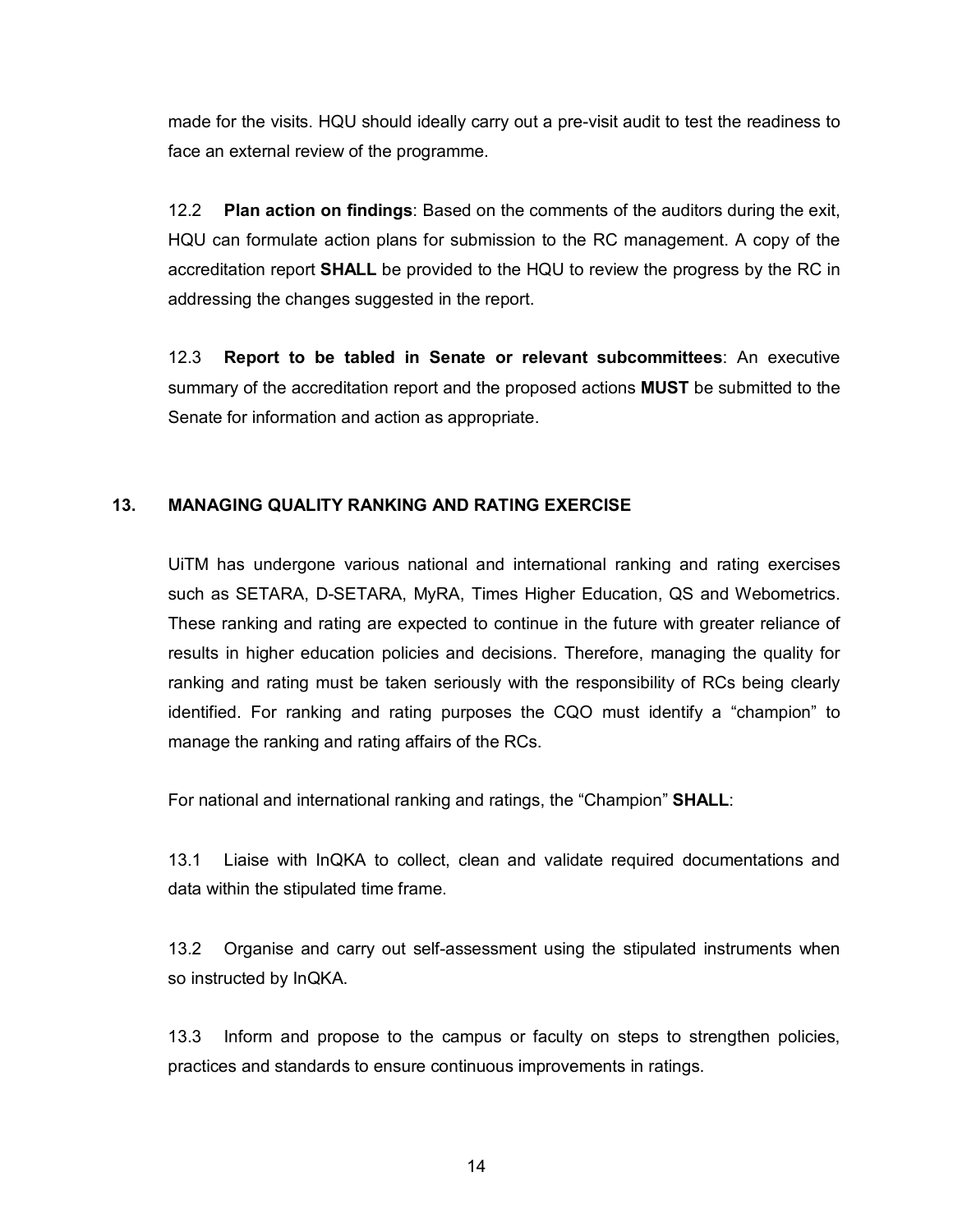#### **14. SELF REVIEW PORTFOLIO**

14.1 **Self Review Portfolio (SRP)**: RCs **SHALL** maintain a SRP (related to MQA 03) – institutional data and description of practices relevant to MQA COPIA standards. This SRP **MUST** be regularly updated to ensure currency of the practices. This report shall describe the RCs' practices that meet the COPIA standards within UiTM's overall framework or policies.

14.2 **Knowledge of Quality Standards**: All CQOs and their senior managers **MUST**  develop knowledge of all applicable programme and institutional standards – COPPA, COPIA, COPPA for Postgraduate (research), COPPA for Postgraduate (Coursework & Mixed Mode), standards of professional bodies and programme standards from MQA.

14.3 **Awareness programmes for all academic managers**: All academic managers **MUST** be knowledgeable about the relevant professional and MQA standards. To this end, all academic managers **MUST** attend such a programme organized in collaboration with the local ILD immediately after appointment.

#### **15. BENCHMARKING**

Excellence requires not just good execution and continuous improvement; it requires the RCs to be the best in the field. This mandates comparison with relevant others in the field. For this reason, RCs **SHALL** benchmark with selected local and foreign units in the education industry. Performance against the benchmark **SHALL** be compared and reported in the annual SRR. The outcome of the benchmarking **SHALL** be reflected in quality improvement initiatives.

#### **16. ENHANCEMENT AND IMPROVEMENTS**

16.1 **Quality enhancement**: Quality assurance is not only about assuring all stakeholders that all present requirements are being met. Increasingly, it demands creativity and innovation to enhance the capacity to exceed the requirements.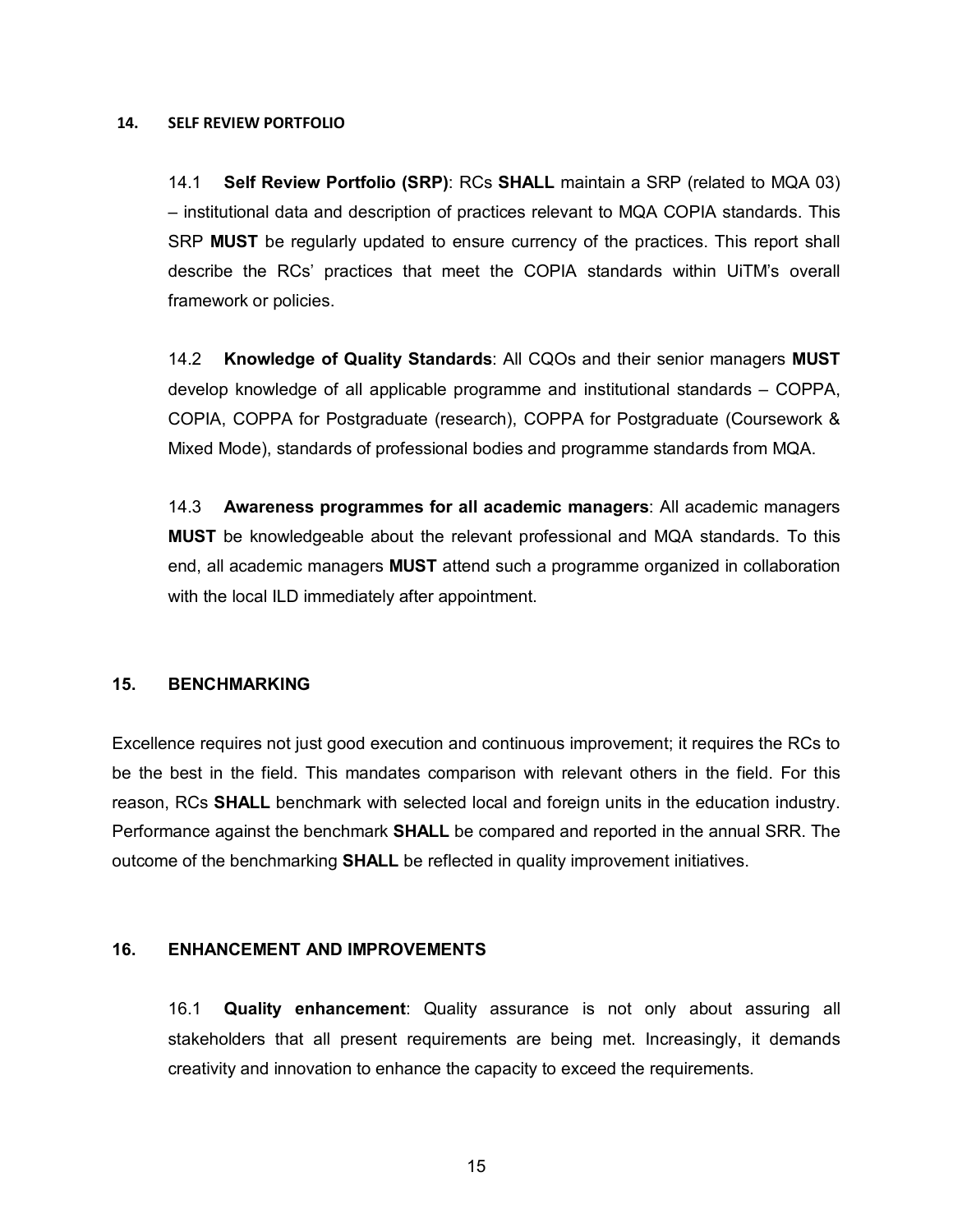16.2 **Innovation and creativity**: HQU shall with the aid of a KIK Coordinator encourage and manage the Creativity and Innovation Groups (Kumpulan Inovatif & Kreatif-KIK) in accordance with the guidelines issued by InQKA to ensure continual innovation and improvements in all institutional practices.

16.3 **Innovation reporting**: HQU, working in concert with other units within the RCs, should encourage and report on the effect of the innovations on the quality processes, quality objectives and quality system in general to their RCs management.

16.4 **Process improvement:** HQU **SHALL** coordinate process improvements activities targeted for Operational Excellence (OE). This shall include creation of a process register and all relevant metrics to measure and monitor its performance.

16.5 **Research on Quality Systems**: It is imperative that quality units carry out institutional research to validate the instruments and data collected, collated and reported on performance of their organisation.

16.6 **Anugerah Kualiti Naib Canselor (AKNC)**: It is an internal quality rating mechanism based on Malcom Baldridge framework. It streamlines and rationalizes their activities toward fulfilling their strategic goals. To be excellent, an RC must continuously test itself against the best in the class and place itself on a growth path which will bring it closer to the best. To ensure all RCs to seek and achieve excellence in their respective operations, all RCs MUST submit reports and are encouraged to participate in the annual AKNC exercise organized by InQKA.

#### 16.7 *Ekosistem Kondusif Sektor Awam* **(EKSA)**

EKSA is a rebranding of the existing 5S practice aiming to improve the working environment. RCs are encouraged to carry out EKSA at their respective RCs.

#### **17. STUDENTS IN QUALITY ASSURANCE**

17.1 **Student's role**: The primary beneficiary of the quality assurance activities is the students who expect the university to deliver on its promises of an engaging learning experience on a consistent basis. Student's role should not be limited to preparing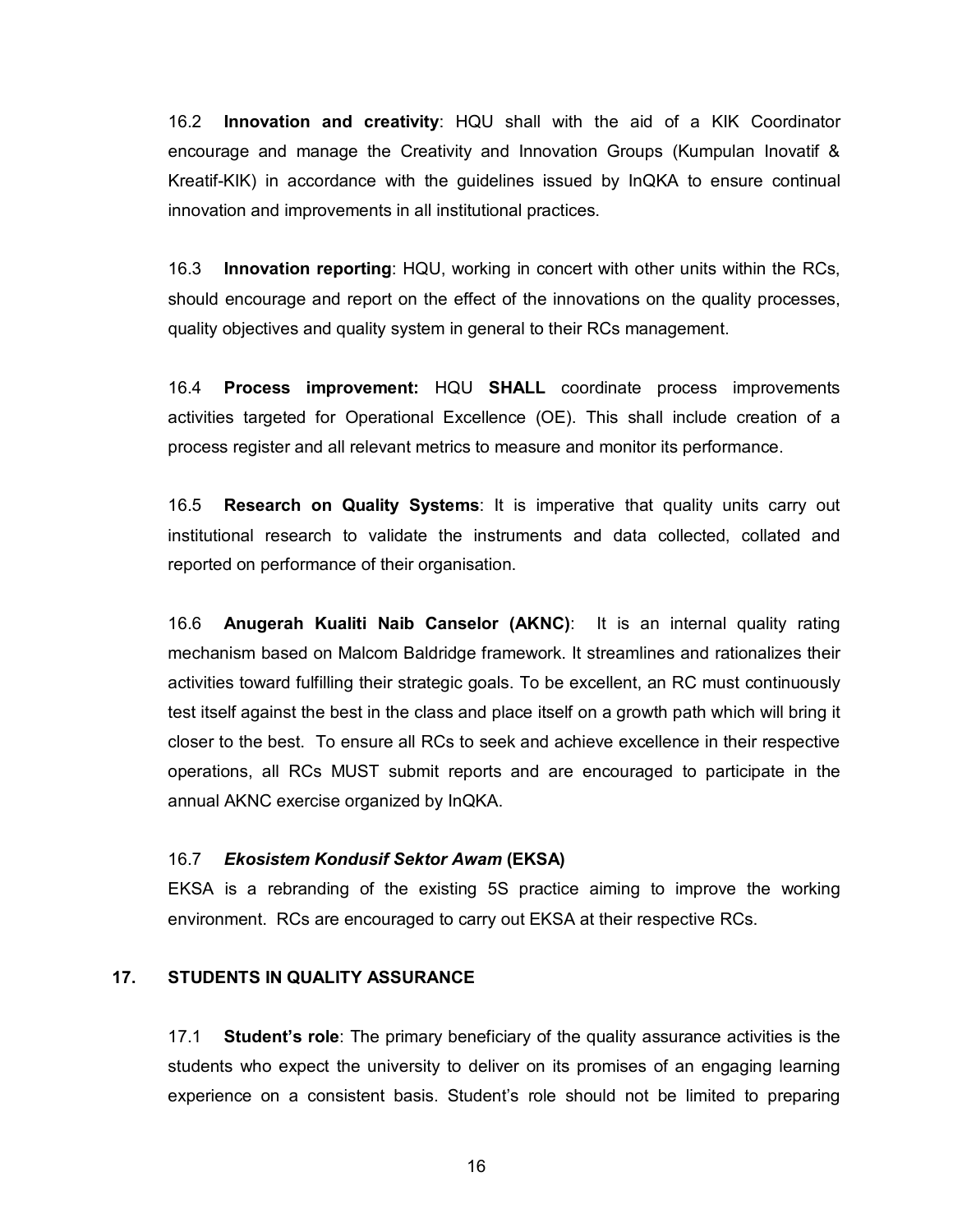students' portfolio, providing feedback through student evaluation of teaching (SuFO) and Exit-Entrance Survey (EES). They should be appropriately involved in quality assurance, teaching and learning, research, innovation activities and community engagement.

17.2 **Engage student bodies and groups**: All RCs **SHALL** endeavour to include students or their representatives in appropriate committees. Their participation and voice should provide a new perspective on the quality plans and to create broader inputs and develop sense of ownership of quality among students.

17.3 **Engage students in reviews and audits**: RCs **SHALL** involve the student representatives in quality surveys and in assessing the validity of various instruments used by the university to gather data from the students.

#### **18. MONITORING OF QUALITY**

18.1 **Quality Metrics**: Collecting, collating and reporting key quality metrics (employers' feedback, students' feedback – SuFO, KPT Tracer Study, PRO-PENS, staff's feedback, climate survey, process indicators etc).

The QU MUST be involved in or become the custodian of key quality related data. All forms of surveys used to gather data about RC, its operations or staff MUST be collated, analysed and reported to the top management with appropriate actions as the analysis indicates, by the QU either on its own or in partnership within other units. These data MUST be tracked, and trends noted or monitored and reported to top management at suitable intervals as a measure of quality of RC activities.

Even though there may be different interested units within the RCs for the data collected and analyzed, the QU shall become the ultimate repository and holder of SuFO, PRO-PENS, KPT Tracer Study, employers' survey and customer feedback and complaint.

An economical set of metrics **MUST** be identified for regular data collection and reporting to management. These metrics shall include the following;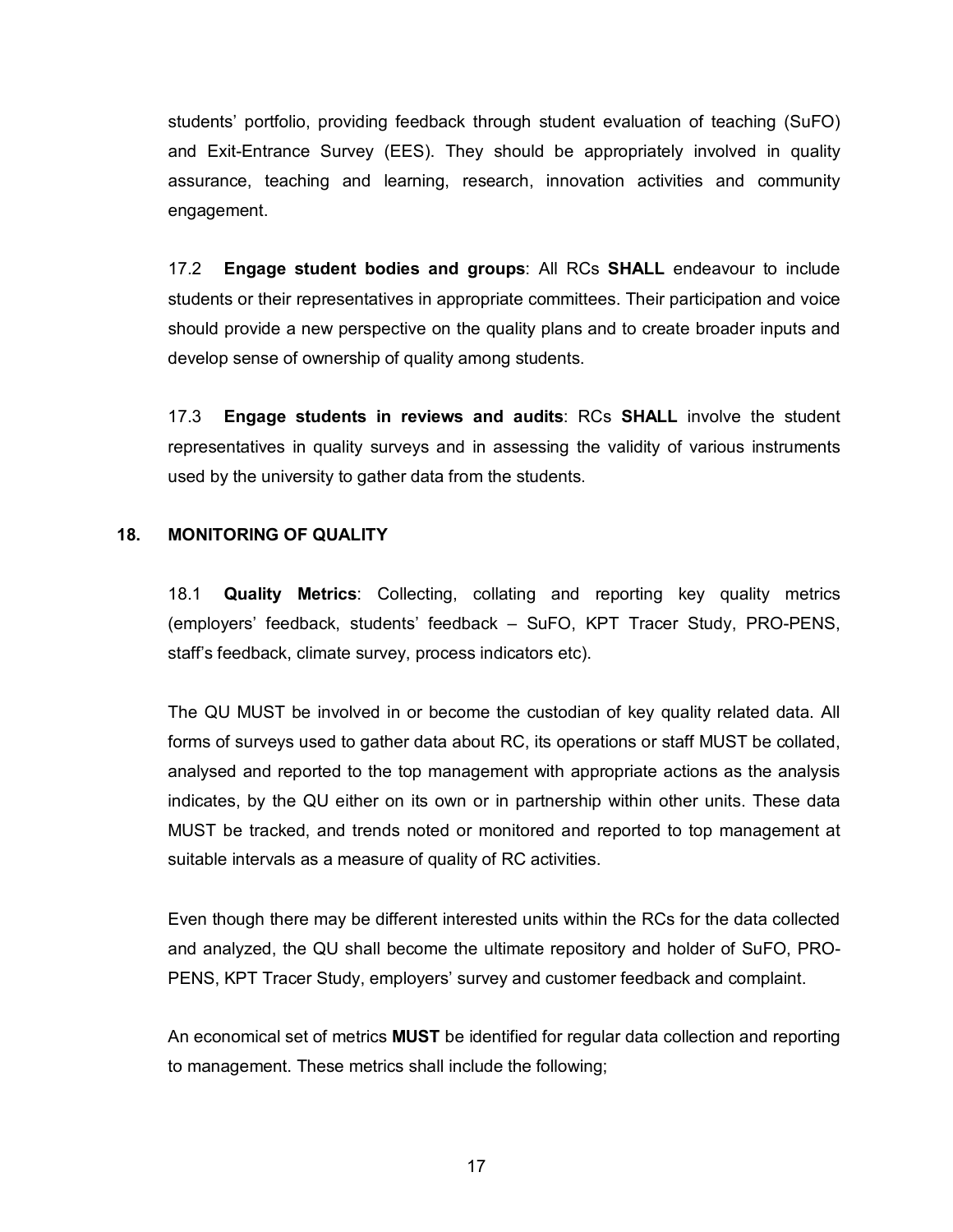- i. Resourced used (man days)
- ii. Audit findings
- iii. Types and levels of observations
- iv. Customer satisfaction feedback
- v. Continual improvement

18.2 **Plagiarism:** All RCs must ensure that all staff and students comply with guidelines stipulated in Understanding Plagiarism A Guide for Lecturers and Avoiding Plagiarism A Guide For Students respectively.

#### **19. DOCUMENTATION AND DATA**

All RCs **MUST**, as matter of policy, maintain in good order, soft copies of all its reports and evidence which should be appropriately indexed to COPIA standards for easy reference and retrieval. InQKA and the HQU will ensure policies on documentation and data incorporate the requirement that soft copies be maintained in good order for use.

All RCs must adhere to the Data Protection Act, Malaysian Communications and Multimedia Commission (MCMC) and General Data Protection Regulation (GDPR) to ensure confidentiality of data and not to be released to or misused by the third party. All RCs are required to obtain consent from the VC with respect to data regarding Bumiputera interest.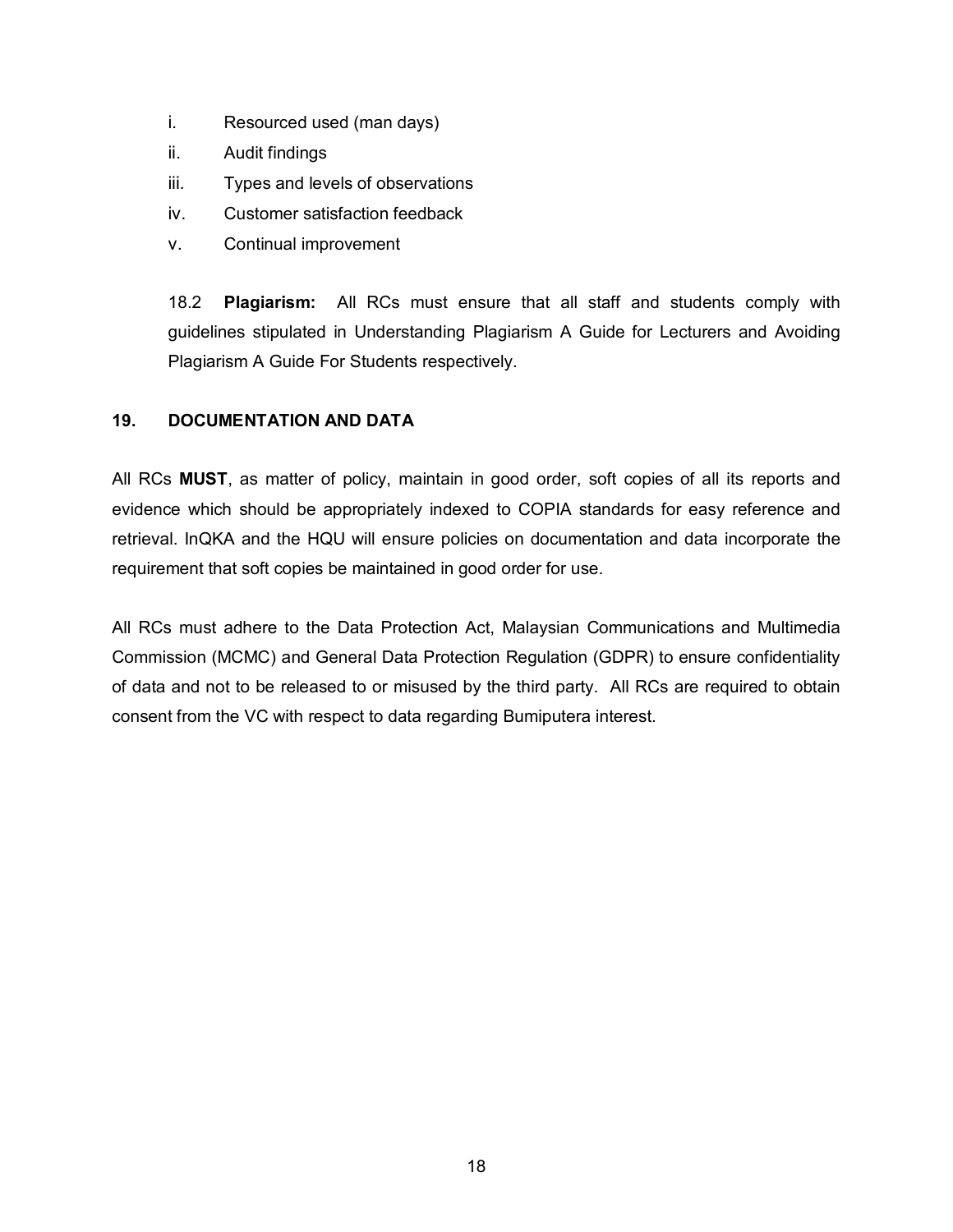# **20. DOCUMENT CONTROL AND CHANGE**

| <b>Subject</b>                 | <b>Records</b>                                                                                                                                                                                                                                                                                                                                                                                                                                |
|--------------------------------|-----------------------------------------------------------------------------------------------------------------------------------------------------------------------------------------------------------------------------------------------------------------------------------------------------------------------------------------------------------------------------------------------------------------------------------------------|
| <b>Policy Owner</b>            | <b>InQKA</b>                                                                                                                                                                                                                                                                                                                                                                                                                                  |
| Policy Implementation          | May 2014                                                                                                                                                                                                                                                                                                                                                                                                                                      |
| <b>Policy Revision</b>         | May 2015                                                                                                                                                                                                                                                                                                                                                                                                                                      |
|                                | <b>June 2016</b>                                                                                                                                                                                                                                                                                                                                                                                                                              |
|                                | <b>July 2018</b>                                                                                                                                                                                                                                                                                                                                                                                                                              |
| Policy Approval                | JKE Bil. 4/2015 (25 March 2015)                                                                                                                                                                                                                                                                                                                                                                                                               |
| <b>Revised Policy Approval</b> | MEU Bil. 9/2019 (10 April 2019)                                                                                                                                                                                                                                                                                                                                                                                                               |
| <b>Related Policies</b>        | 1 <sub>1</sub><br>Code of Practice for Institutional Audits (COPIA)<br>Second Edition, (2009), MQA<br>2. Practice for Programme Accreditation (COPPA)<br>Second Edition, (2018), MQA<br>3 <sub>1</sub><br>Quality Management Systems - Requirements<br>Edition<br>(ISO)<br>9001:2015), Second<br>$(2015)$ ,<br>Department of Standard Malaysia<br>4.<br>Head of Quality Unit Jobs Specification<br>5.<br>Functional Structure of Quality Unit |
| Filename                       | Quality Assurance and Enhancement Policy Version<br>$\overline{2}$                                                                                                                                                                                                                                                                                                                                                                            |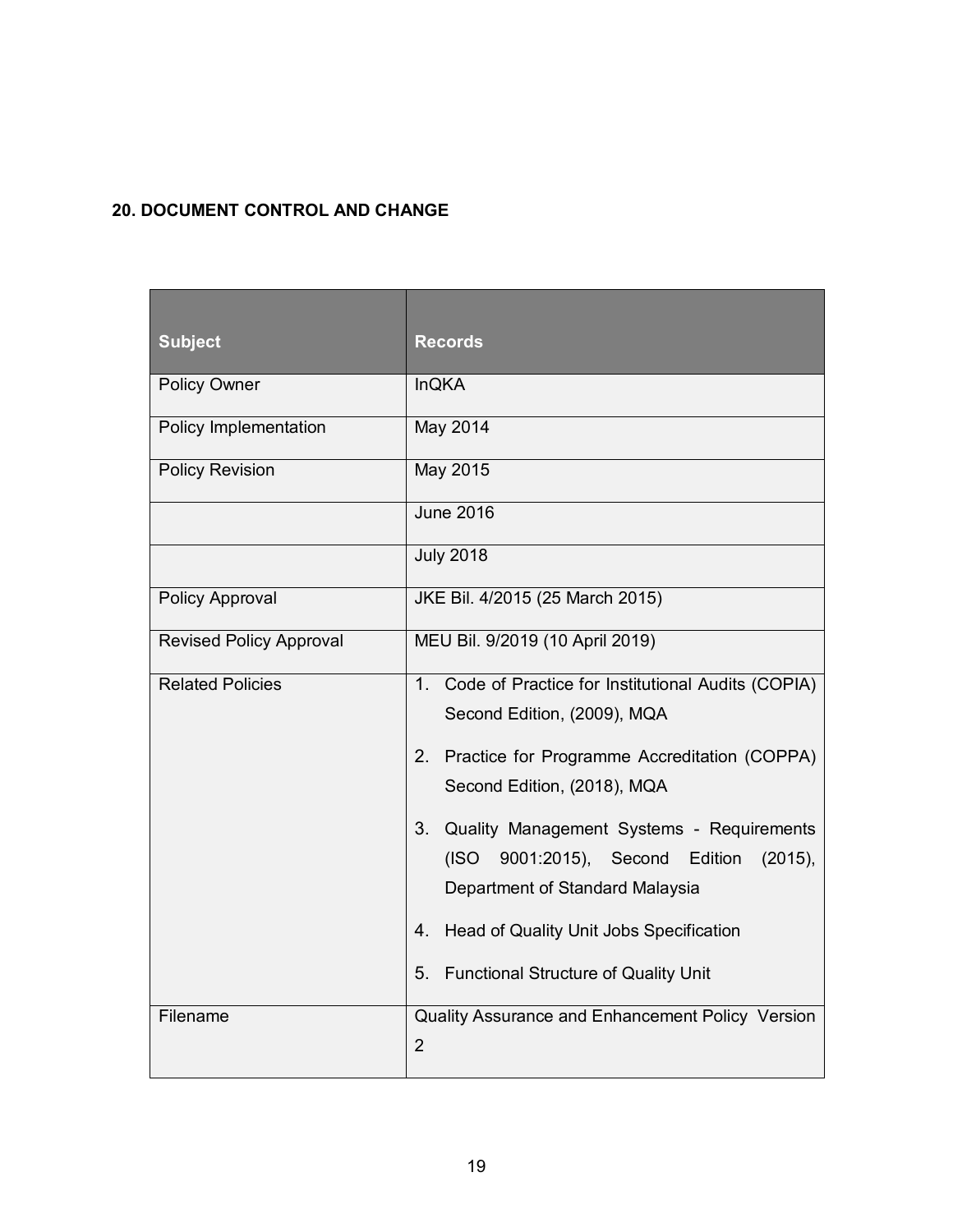Appendix 1: Functional Structure of Quality Unit

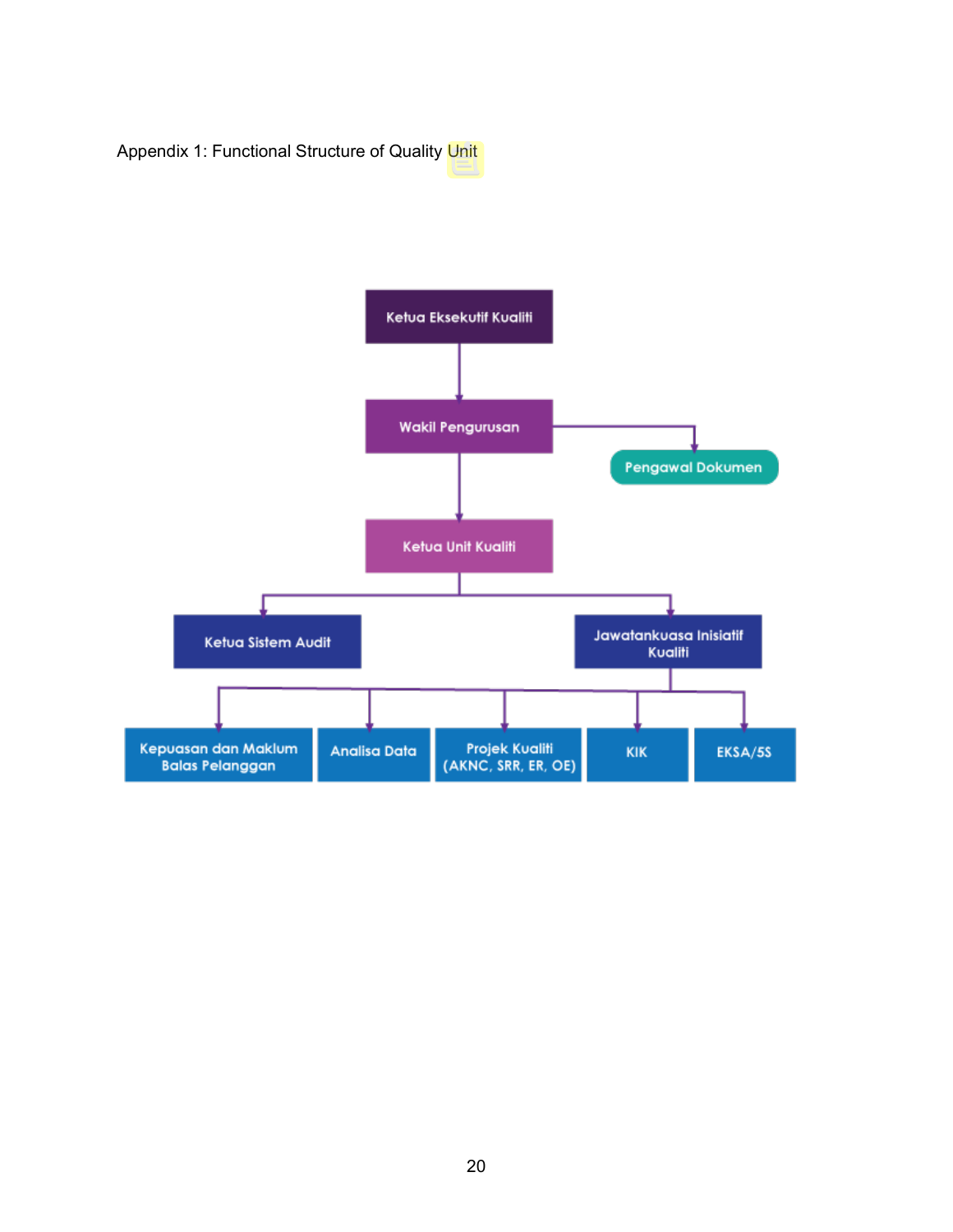#### **APPENDIX 2: DUTIES OF THE HEAD OF QUALITY**

#### **Duties of The Head of Quality (KUK):**

KUK is responsible for administering the Quality Plan and responsible in managing all work that affects quality. KUK will lead aspects related to the development, implementation, communication and maintenance of the approved quality system policies and procedures.

Duties and Responsibilities:

- 1. Responsible to design, plan and manage the development and implementation of objectives, policies, procedures and systems related to quality and quality assurance.
- 2. Develop, implement, communicate and maintain quality plans to ensure compliance with all regulatory requirements, standards and regulations.
- 3. Provide annual planning of training and quality activities.
- 4. Plan, coordinate and monitor UiTM's quality movements / activities / infrastructures (such as EKSA, KIK, *Hari Kemuncak Inovasi*, implementation and maintenance of SPK, Self-Assessment, Audit, AKNC and Operational Excellence).
- 5. Measuring the achievement of key processes and the quality management system support.
- 6. Manage the achievement of data analysis and the provision of improvement reports.
- 7. Prepare annual budget allocation for quality activities.
- 8. Inculcate quality culture among UiTM staff.
- 9. Updating quality-related information at all levels and communicating to all UiTM staff.
- 10. Act as a focal point for the quality implementation.
- 11. Become an InQKA intermediary to move the quality in line with UiTM's goal.
- 12. Attends quality meetings at UiTM level.
- 13. Help InQKA implement External Review in other departments and do the reporting.
- 14. Manage and participate in External Examiner's visits and assessments.
- 15. Becoming Deputy Chairman of the Quality Assurance Committee. Follows are the terms of reference set by InQKA:
- 15.1 Coordinate the implementation of quality assurance activities according to the requirements of COPPA and COPIA and Quality Management System (SPK).